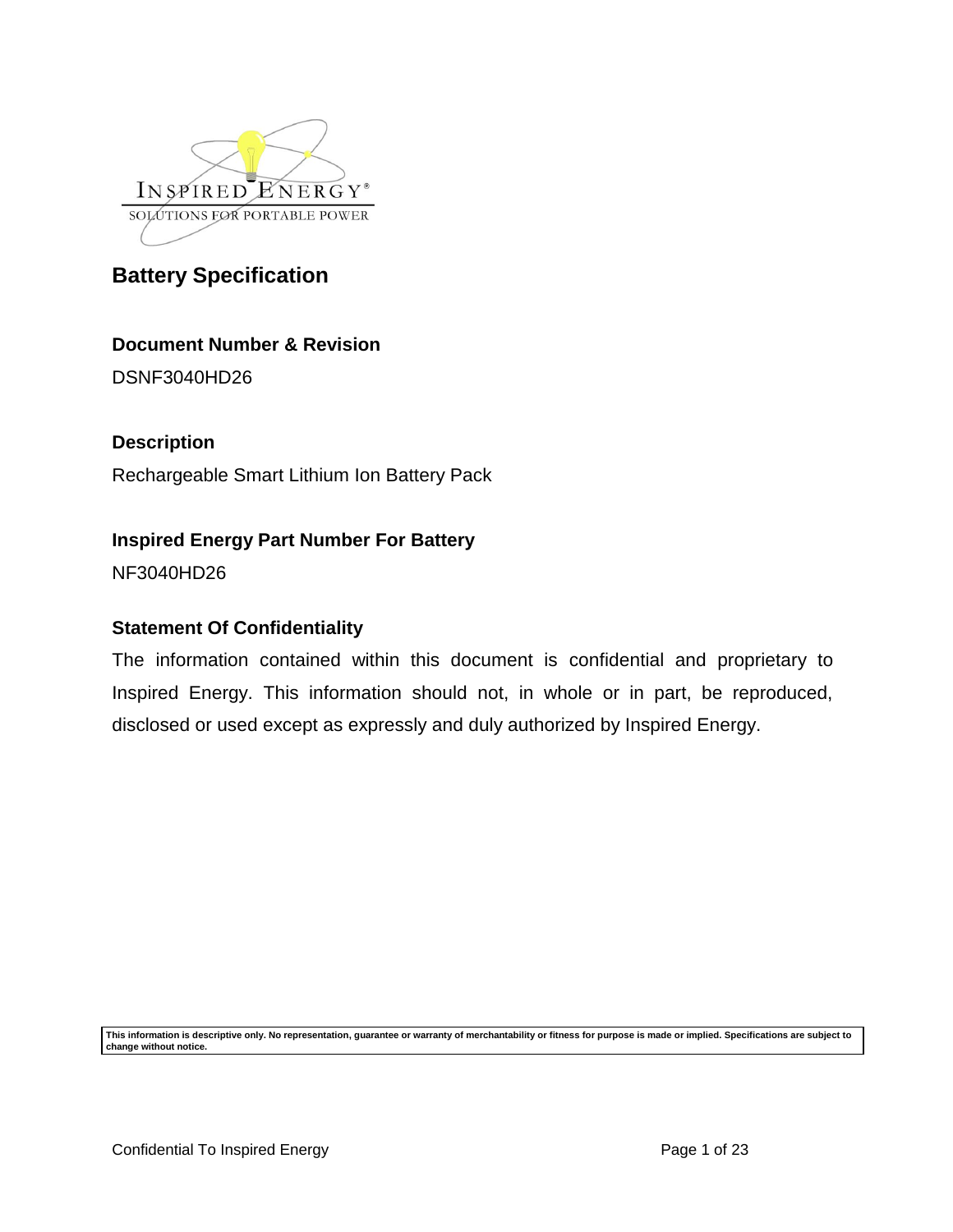

| <b>Specification Number</b>   | DSNF3040HD26 |
|-------------------------------|--------------|
| <b>Specification Revision</b> | 1. $\Omega$  |
| Prepared By                   | JAB.         |
| Issue date                    | 4/22/20      |

#### **TABLE OF CONTENTS**

| 1.               |          |  |
|------------------|----------|--|
| 2.               |          |  |
| 2.1.             |          |  |
| 2.2.             |          |  |
| 2.3.             |          |  |
| 2.3.1.           |          |  |
| 2.3.2.           |          |  |
| 2.3.3.           |          |  |
| 2.3.4.           |          |  |
| 3.               |          |  |
| 3.1.             |          |  |
| 3.1.1.           |          |  |
| 3.1.2.           |          |  |
| 3.1.3.           |          |  |
| 3.1.4.           |          |  |
| 3.1.5.           |          |  |
| 3.1.6.           |          |  |
| 3.1.7.           |          |  |
| 3.2.             |          |  |
| 3.2.1.           |          |  |
| 3.2.2.           |          |  |
| 3.2.3.           |          |  |
|                  | 3.2.3.1. |  |
|                  | 3.2.3.2. |  |
|                  | 3.2.3.3. |  |
| 3.2.4.           |          |  |
| 3.3.             |          |  |
| 3.3.1.           |          |  |
| 3.3.2.           |          |  |
| 3.3.3.           |          |  |
| 3.3.4.           |          |  |
|                  | 3.3.4.1. |  |
|                  | 3.3.4.2. |  |
| 3.3.5.           | 3.3.4.3. |  |
| 3.3.6.           |          |  |
|                  |          |  |
| 3.3.7.           |          |  |
| 3.3.8.<br>3.3.9. |          |  |
| 3.3.10.          |          |  |
| 3.4.             |          |  |
| 3.4.1            |          |  |
| 3.4.2.           |          |  |
|                  |          |  |
| 3.4.3.           |          |  |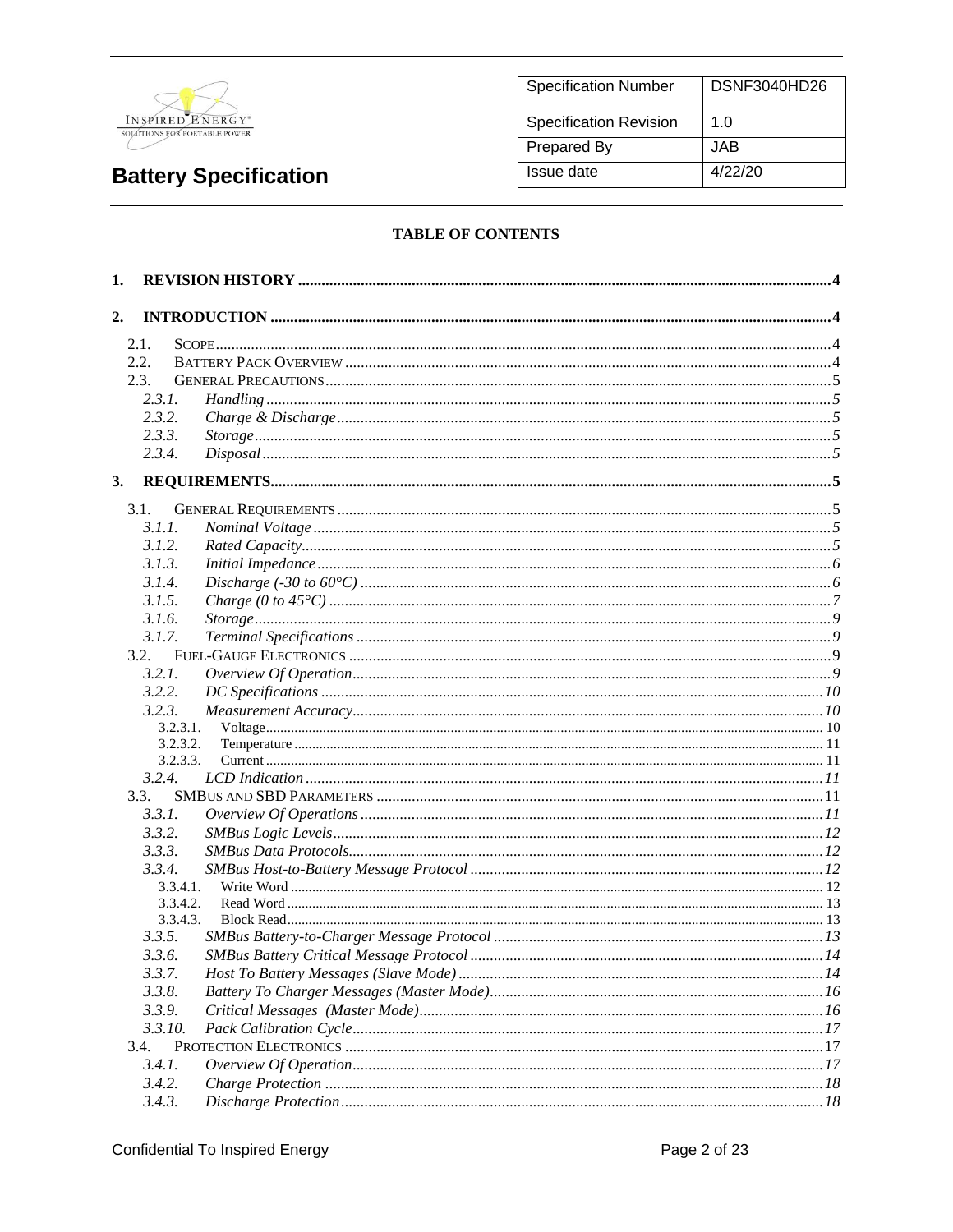

#### **Specification Number DSNF3040HD26** Specification Revision  $1.0$ **Prepared By JAB Issue date**  $4/22/20$

# **Battery Specification**

| 3.4.4. |           |  |
|--------|-----------|--|
| 3.5.   |           |  |
| 3.5.1. |           |  |
| 3.5.2. |           |  |
| 3.5.3. |           |  |
|        |           |  |
| 3.6.1. | Weight 20 |  |
| 3.6.2. |           |  |
| 3.6.3. |           |  |
| 3.6.4. |           |  |
| 3.6.5. |           |  |
| 3.7.   |           |  |
| 3.7.1. |           |  |
| 3.8.   |           |  |
| 3.8.1. |           |  |
| 3.8.2. |           |  |
| 3.8.3. |           |  |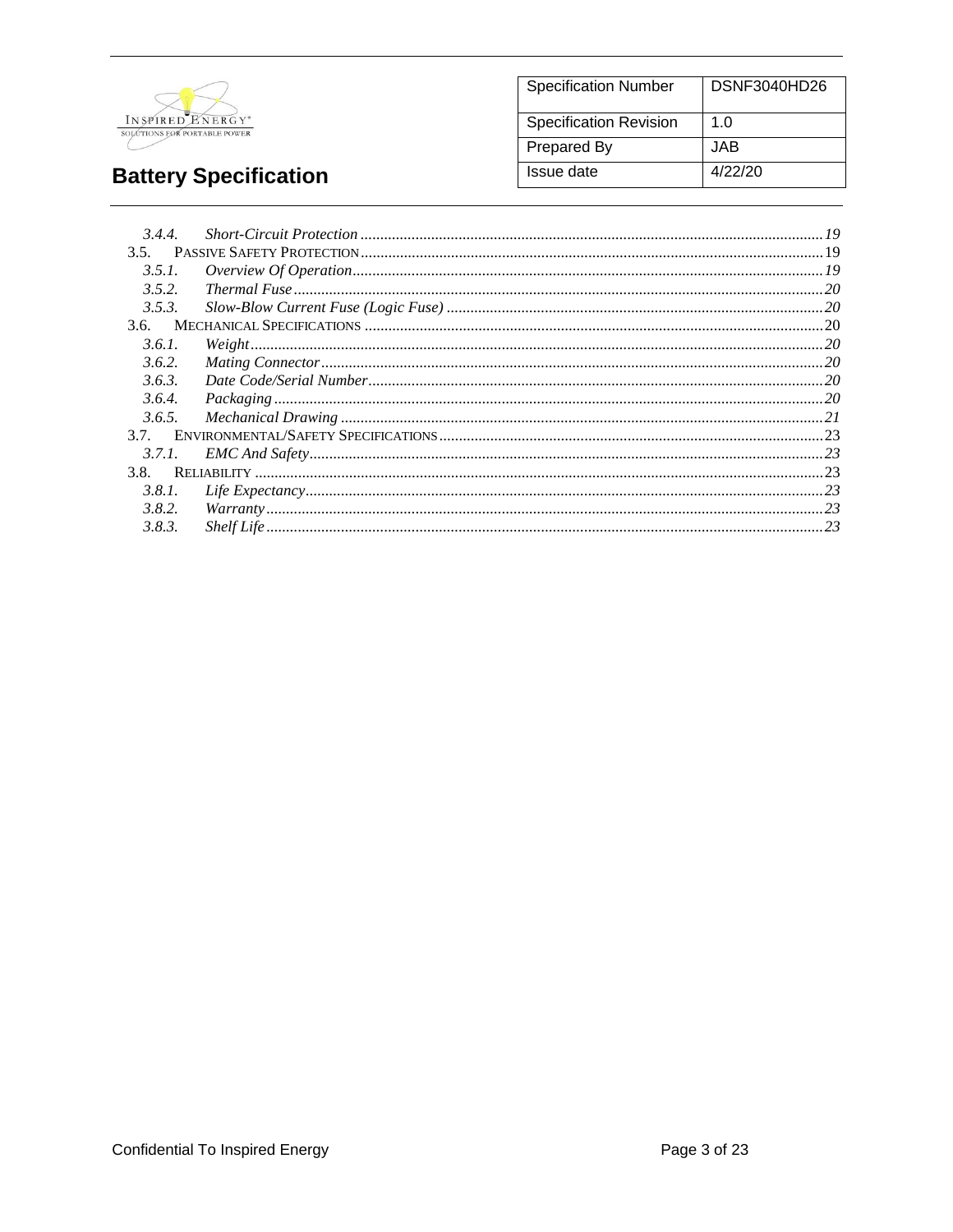

| <b>Specification Number</b>   | <b>DSNF3040HD26</b> |
|-------------------------------|---------------------|
| <b>Specification Revision</b> | 1.0                 |
| <b>Prepared By</b>            | JAB                 |
| Issue date                    | 4/22/20             |

## **1. REVISION HISTORY**

| Revision | Release | Revisions | Issued    | Approved By |
|----------|---------|-----------|-----------|-------------|
|          | Date    |           | <b>By</b> |             |
| 1.0      | 4/22/20 | Released. | JAB       | DB, LJ, RH  |
|          |         |           |           |             |
|          |         |           |           |             |
|          |         |           |           |             |
|          |         |           |           |             |

## **2. INTRODUCTION**

#### **2.1. Scope**

This specification describes the physical, functional and electrical characteristics of a rechargeable Lithium Ion battery pack supplied by Inspired Energy. This specification is the interface document between Inspired Energy and it's customers. It is understood that the customer may create their own internal specification. However, this specification is the master that defines the battery's operation. Battery packs produced will meet this specification.

## **2.2. Battery Pack Overview**

This specification describes the physical, functional and electrical requirements for the NF3040HD26 Smart Battery including a rechargeable Lithium Ion battery and a Battery Management Module. The battery consists of (6) Lithium Ion rechargeable cells of 18650 size, assembled in a 3 series / 2 parallel (3S 2P) configuration. Each cell has an average voltage of 3.6V and a typical capacity of 2.6Ah giving a battery pack of 10.8V and 5.2Ah typical.

The battery is capable of communicating with host or the charger through the System Management Bus (SMBus). The battery is fully SMBus and SBDS Revision 1.1compliant. Protection is provided for over-charge, over-discharge and short circuit. For redundancy, passive safety devices have been integrated into the pack to protect against overcurrent and over-temperature, and secondary over-voltage has been implemented with a logic-fuse and controller.

The battery pack comprises the individual elements as shown below.

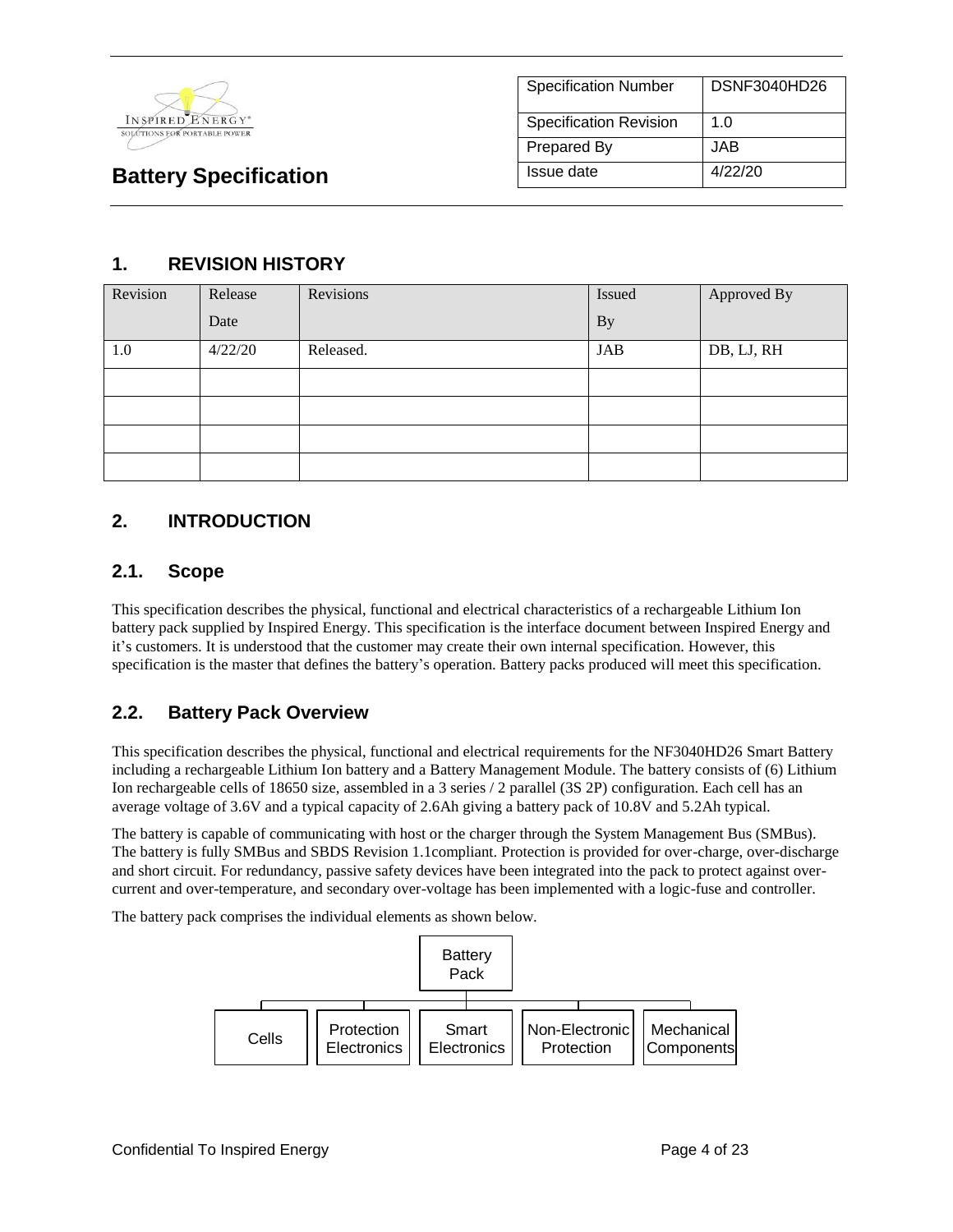

Specification Number | DSNF3040HD26 Specification Revision | 1.0 Prepared By **JAB Battery Specification** Issue date 4/22/20

#### **2.3. General Precautions**

#### 2.3.1. Handling

- Avoid shorting the battery
- Do not immerse in water.
- Do not disassemble or deform the battery
- Do not expose to, or dispose of the battery in fire.
- Avoid excessive physical shock or vibration.
- Keep out of the reach of children.
- Never use a battery that appears to have suffered abuse.

#### 2.3.2. Charge & Discharge

- Battery must be charged in appropriate charger only.
- Never use a modified or damaged charger.
- Specified product use only.

#### 2.3.3. Storage

Store in a cool, dry and well-ventilated area.

#### 2.3.4. Disposal

Regulations vary for different countries. Dispose of in accordance with local regulations.

#### **3. REQUIREMENTS**

#### **3.1. General Requirements**

#### 3.1.1. Nominal Voltage

The battery nominal operating voltage is 10.8V.

#### 3.1.2. Rated Capacity

The initial capacity is  $\geq$  4940mAh (based on a CV charge of 12.6V  $\pm$  50mV with a current limit of 3000mA and a 1040mA discharge to 7.5V @ 25C, within 1 hour of charge).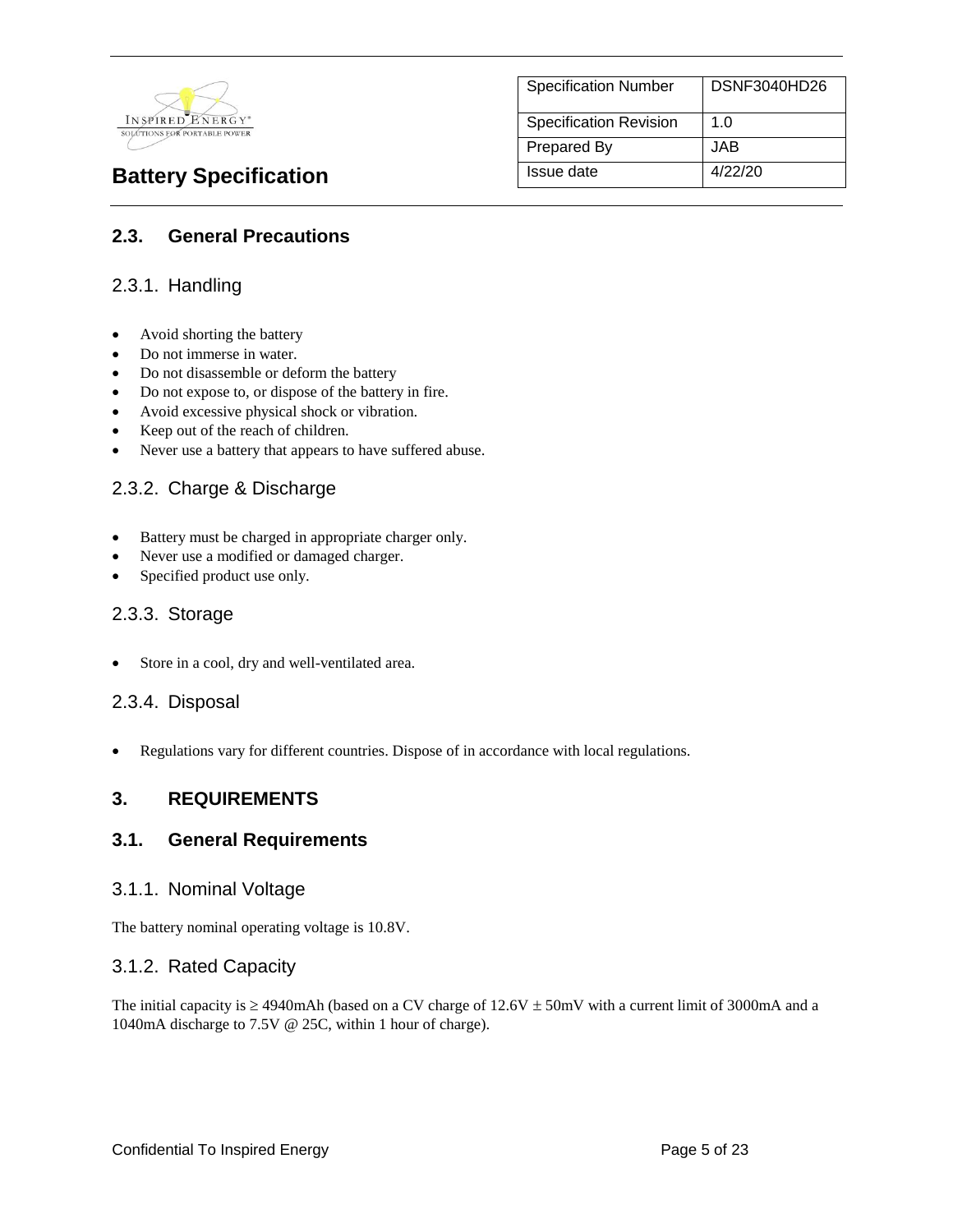

# Specification Number | DSNF3040HD26 Specification Revision | 1.0 Prepared By JAB **Battery Specification** Issue date 4/22/20

## 3.1.3. Initial Impedance

The internal impedance of a fully charged battery shall be  $\lt 100 \text{m}\Omega$  when measured across the positive and negative battery terminals at 1kHz at 20°C.

## 3.1.4. Discharge (-30 to 60°C)

Discharge Temperature Limits: As shown below,  $\leq 80\%RH$ 

The battery shall be capable of continuous discharge within the Operating Boundary as shown in the graph below.

Host devices should be designed for a controlled shutdown following battery notification of termination by the battery sending TERMINATE\_DISCHARGE alarm, prior to protection circuit cut-off.



# **Discharge Operating Limits**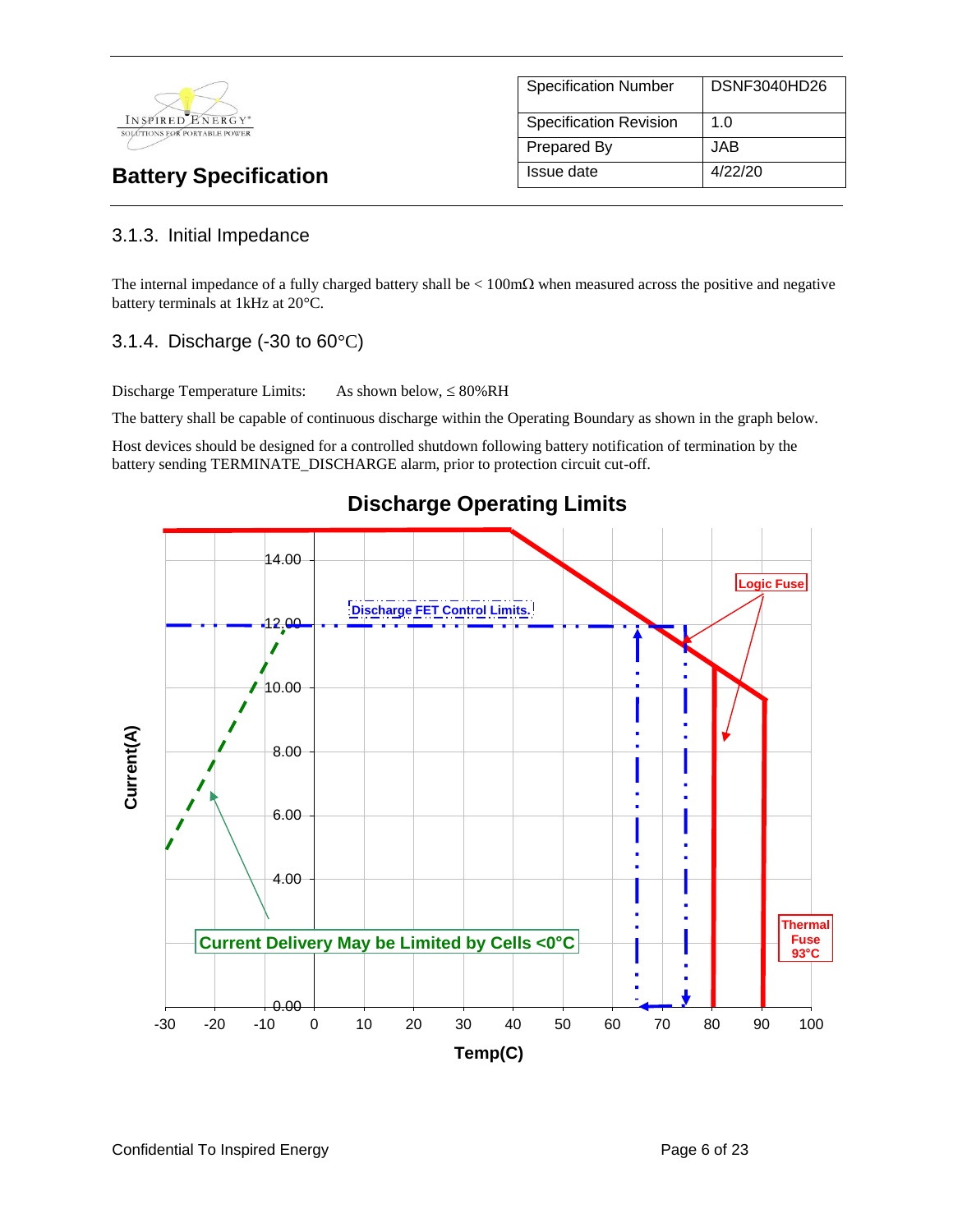

Specification Number | DSNF3040HD26 Specification Revision | 1.0 Prepared By **JAB Battery Specification** Issue date 4/22/20

## 3.1.5. Charge (0 to 45°C)

Charge Temperature Limits: As Shown below,  $\leq 80\%$  RH

The battery shall be capable of continuous charge at 12.6V, as shown in the graph below. A dedicated level II or level III smart battery charger is required to charge the battery. Using this type of charger, the battery will request appropriate charging Voltage and Current from the smart battery charger.

The FULLY\_CHARGED bit in the BatteryStatus() will be set when the charging current tapers down under 100mA while charging at 12.6V.



NOTE: If not charging & temperature > 45C then the battery enters Charge-Inhibit where ChargingCurrent() =  $0$ until temperature  $\leq$  44C.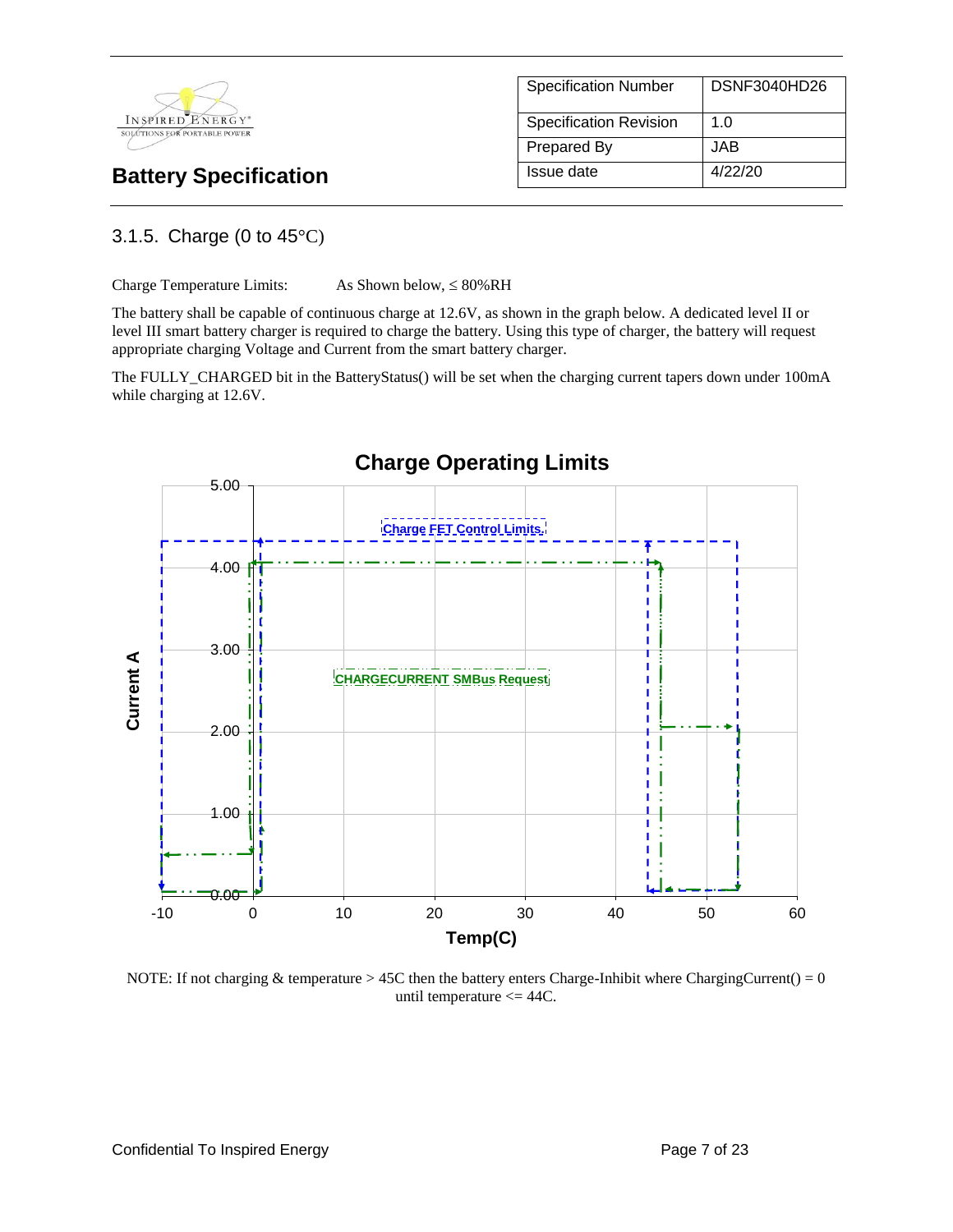| INSPIRED ENERGY*<br>SOLUTIONS FOR PORTABLE POWER | <b>Specification Number</b>   | DSNF3040HD26 |
|--------------------------------------------------|-------------------------------|--------------|
|                                                  | <b>Specification Revision</b> | 1.0          |
|                                                  | Prepared By                   | JAB          |
| <b>Battery Specification</b>                     | Issue date                    | 4/22/20      |

Charge Voltage Limits:

If the lowest cell voltage in the battery drops below 3000mV, the battery enters a pre-charge state where only 150mA is requested until all cell voltages in the pack have reached 3100mV. Once all cell voltages are ≥3100mV, the pack will resume typical charge behavior so long as the previous condition isn't still met. At 4200mV, the battery will have reached termination voltage and the charge current will begin to taper.



## **Charge Operating Limits**

NOTE: The charging current requested from 3.0 to 4.2 V is defined by the temperature of the pack as shown in the preceding charge operating limits graph in this section. A 1.5A charge current is shown in this graph to represent the current defined by said graph.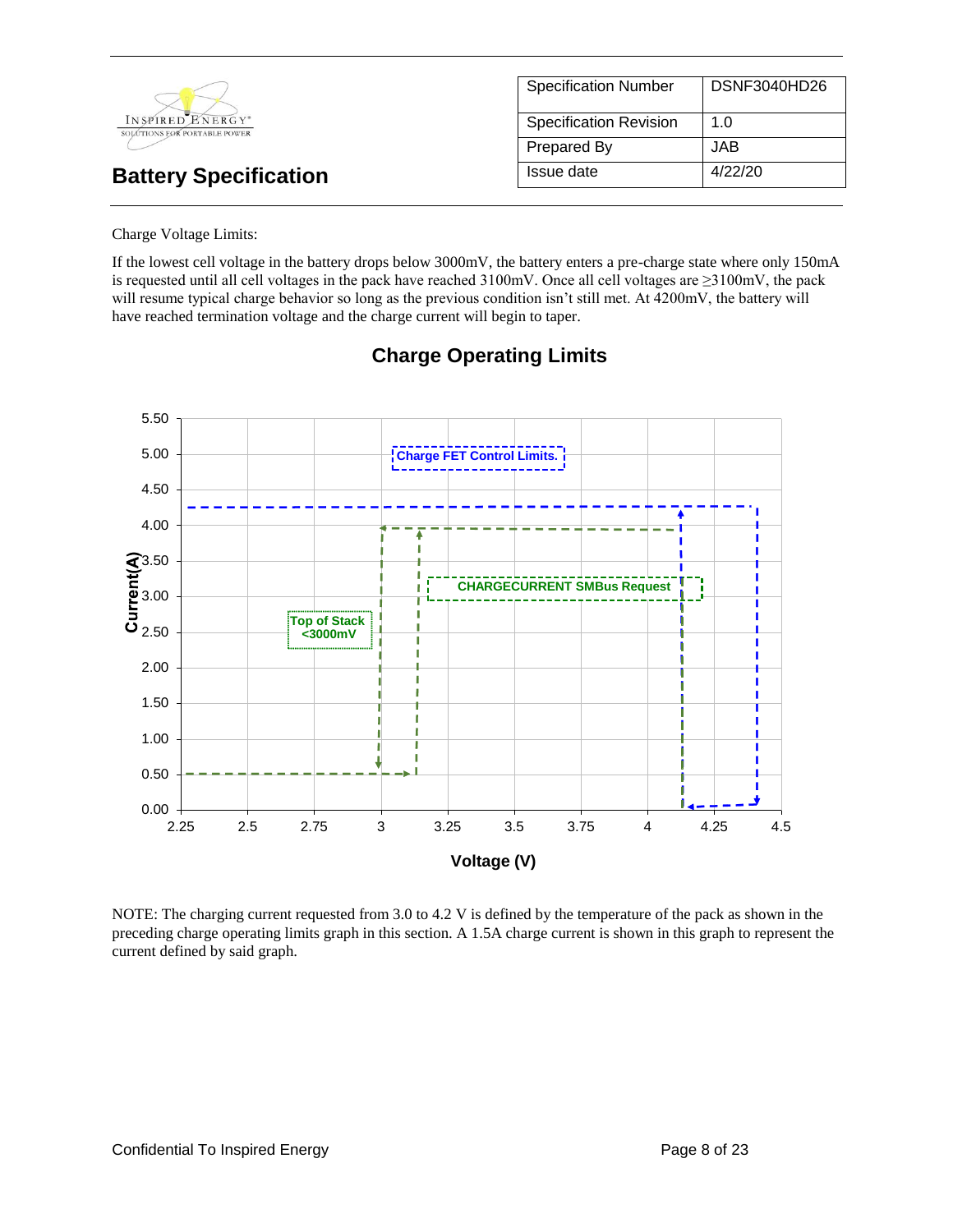

| <b>Specification Number</b>   | DSNF3040HD26 |
|-------------------------------|--------------|
| <b>Specification Revision</b> | 1. $\Omega$  |
| Prepared By                   | JAB.         |
| Issue date                    | 4/22/20      |

#### 3.1.6. Storage

Storage Temperature Limits:  $-20^{\circ}$ C to 60 $^{\circ}$ C,  $\leq 80\%$ RH

The battery packs should be stored in an environment with low humidity, free from corrosive gas at a recommended temperature range <21°C. Extended exposure to temperatures above 45°C could degrade battery performance and life.

#### 3.1.7. Terminal Specifications

| Terminal | Legend             | Description                                                                     |
|----------|--------------------|---------------------------------------------------------------------------------|
|          | $^{(+)}$           | Positive side of battery                                                        |
|          | (C)                | SMBus Clock. Internally a $1M\Omega$ resistor is connected between (C) and (-). |
| 3        | (D)                | SMBus Data. Internally a $1M\Omega$ resistor is connected between (D) and (-).  |
|          | $(\mathsf{T})$     | $300\Omega \pm 5\%$ resistor connected between (T) and (-).                     |
|          | $(\textnormal{-})$ | Negative Side Of Battery                                                        |

A key slot is also present on each pack for mechanical alignment adjacent to the positive terminal.

 The SMBus Clock and data lines require separate pull-ups to system logic voltage, NOT the battery voltage. Typically a 15K $\Omega$  pull-up resistor is used, but please refer to the SMBus Specification for additional information.

## **3.2. Fuel-Gauge Electronics**

#### 3.2.1. Overview Of Operation

The battery is capable of communicating with host or the charger through the System Management Bus (SMBus). The battery is fully SMBus and SBDS Revision 1.1 compliant. An 8-bit Reduced Instruction Set CPU (RISC) is used to process the core algorithms and perform operations required for battery monitoring. Charge and discharge current, cell and pack voltages, and pack temperature are all measured using an integrated analog to digital converter at 14 bit to 16-bit effective resolution.

The battery pack uses a system level approach to optimize the performance of the battery. It's primary functions are to provide fuel gauging and software based charge control, and to ensure safe operation throughout the life cycle of the battery.

The fuel gauge determines the State-Of-Charge (SOC) by integrating the input and output current and using impedance tracking to accurately track the available capacity of the attached battery. To achieve the desired fuelgauging accuracy, high-performance analog peripherals are used to monitor capacity change, battery impedance, open-circuit voltage and temperature. These factors are continually applied to account for battery non-linearity and environmental conditions. This approach provides the user a meaningful and repeatable capacity measure with minimal risk of overstating run time. Visually, the SOC can be obtained from the 5-segment LCD panel on the end of the battery opposite to the connector. This LCD panel is always-on.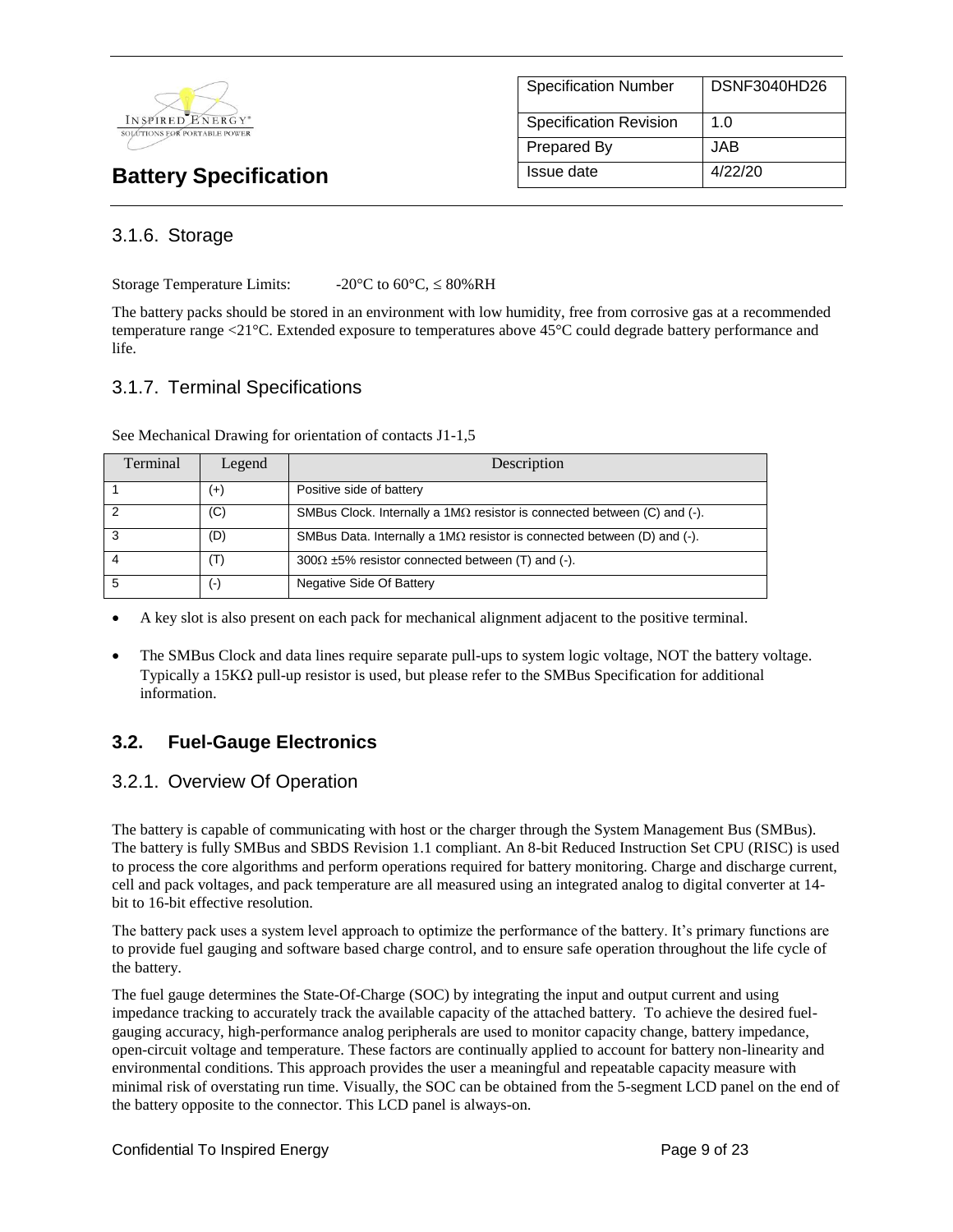

Charge control is used to provide optimal and safe charging requests to an SMBus level II or level III charger.

The system has three modes of operation; normal, sleep and shutdown. In normal mode, measurements, calculations, protection decisions and data updates are made on 1 sec intervals. Between these intervals, the electronics enters a reduced power mode. Sleep mode is entered when the system senses no host or charger present. While in this mode, battery parameters continue to be monitored at regular intervals. The system will continue in this mode until it senses host activity (communications or current flow). Shutdown mode occurs when the battery voltage falls below 2.3V/parallel cell group. In this mode, parasitic current is reduced to a minimum by shutting down the microcontroller and all associated circuitry. If this should happen, the battery will require an initial low current charge to bring the battery voltage back up before normal operation will resume.

The battery pack block diagram is shown below.



#### 3.2.2. DC Specifications

| Parameter                          | Limits     | <b>Remarks</b>                                    |
|------------------------------------|------------|---------------------------------------------------|
| Active mode current consumption    | $< 745$ uA | When a host is detected (charging, discharging or |
|                                    |            | communications).                                  |
| Standby mode current consumption   | $<$ 200uA  | When no host activity is detected.                |
| Shut-down mode current consumption | $<$ luA    | Any cell voltage falls below 2300mV.              |

#### 3.2.3. Measurement Accuracy

#### 3.2.3.1.Voltage

The voltage measurements have a resolution of  $1 \text{mV}$ . The absolute accuracy of the reading is  $\pm 0.7\%$  over the operating range. Note that measurements are made at the cell stack (not the pack connector). Therefore internal resistance drops due to the shunt, safety components, and contact resistance are not taken into consideration.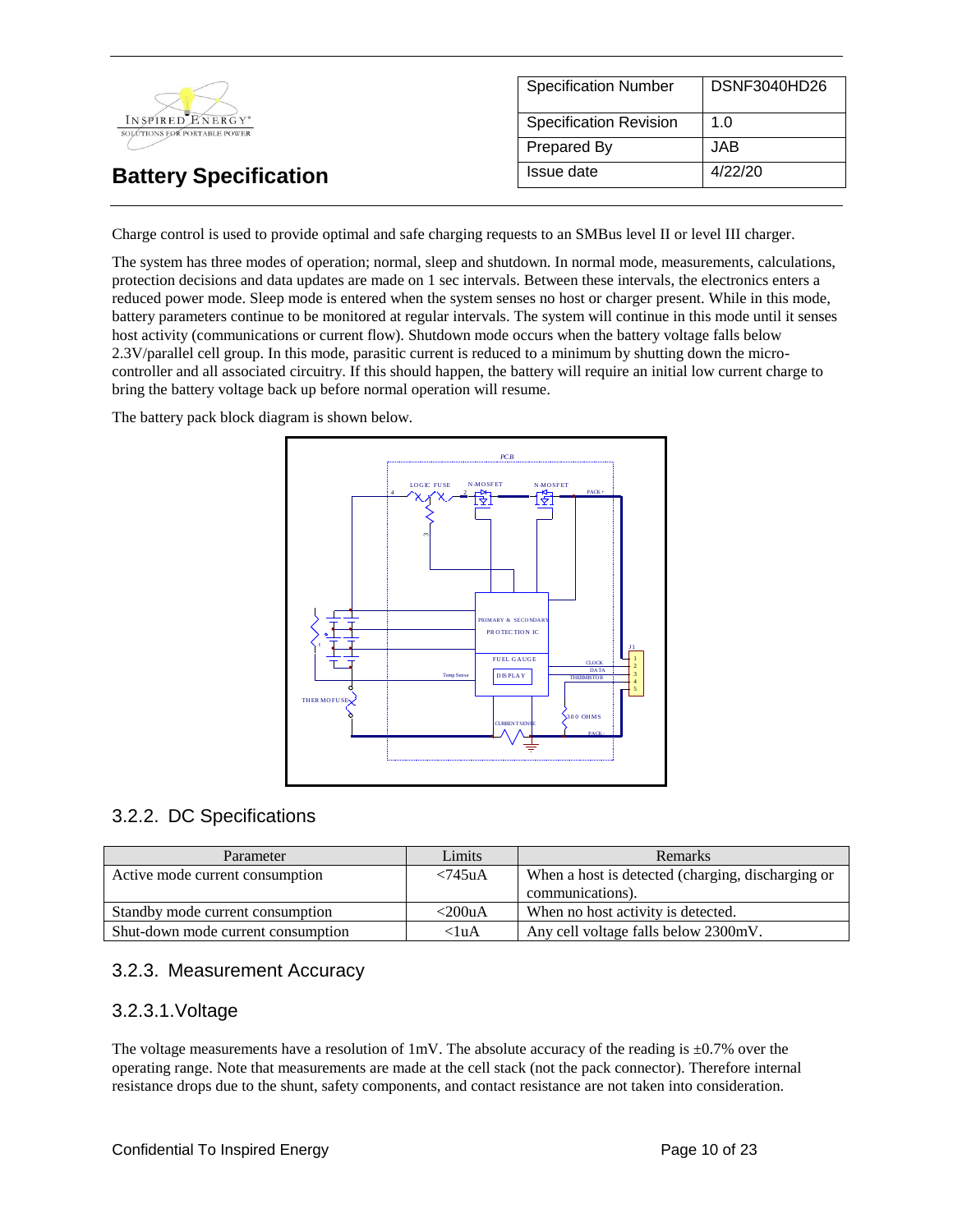

| <b>Specification Number</b>   | <b>DSNF3040HD26</b> |
|-------------------------------|---------------------|
| <b>Specification Revision</b> | 1.0                 |
| <b>Prepared By</b>            | JAB.                |
| Issue date                    | 4/22/20             |

#### 3.2.3.2.Temperature

The internal pack temperature is measured by a on-chip temperature sensor in thermal contact with the cell stack. Temperature readings have a resolution of 0.1°K. The absolute accuracy is  $\pm 3^{\circ}K$  over an operating range of -30°C to  $+80^{\circ}$ C.

#### 3.2.3.3.Current

The current measurements have a resolution of 1mA. The absolute accuracy of the reading is  $\pm 0.7\%$  or  $\pm 3$ mA whichever is greater over the operating range. A guard band has been imposed around zero current (-3mA to +3mA).

#### 3.2.4. LCD Indication

The battery can directly display the capacity information. The battery capacity is displayed as the relative SOC. Each LCD segment represents 20 percent of the full charge capacity. The LCD pattern definition is given in the table below. If the battery voltage is low, there will be no LCD indication. During charge, the most significant segment will blink.

| Capacity       | <b>LCD</b> Segments |   |  |  |   |
|----------------|---------------------|---|--|--|---|
|                | -1                  | 2 |  |  | 5 |
| $0\% - 19\%$   |                     |   |  |  |   |
| $20\% - 39\%$  |                     |   |  |  |   |
| $40\% - 59\%$  |                     |   |  |  |   |
| $60\% - 79\%$  |                     |   |  |  |   |
| $80\% - 100\%$ |                     |   |  |  |   |

## **3.3. SMBus and SBD Parameters**

#### 3.3.1. Overview Of Operations

The battery is fitted with a microprocessor and associated circuitry for communication with an external host device and/or smart battery charger. Reference should be made to the following specifications when reading this section:

- System Management Bus Specification (Rev 1.1, Dec 11, 1998) with the exception that it is necessary to wait at least 150uS between battery message transactions.
- Smart Battery Data Specification (Rev 1.1, Dec 15, 1998)
- Smart battery Charger Specification (Rev 1.0, June 27, 1996)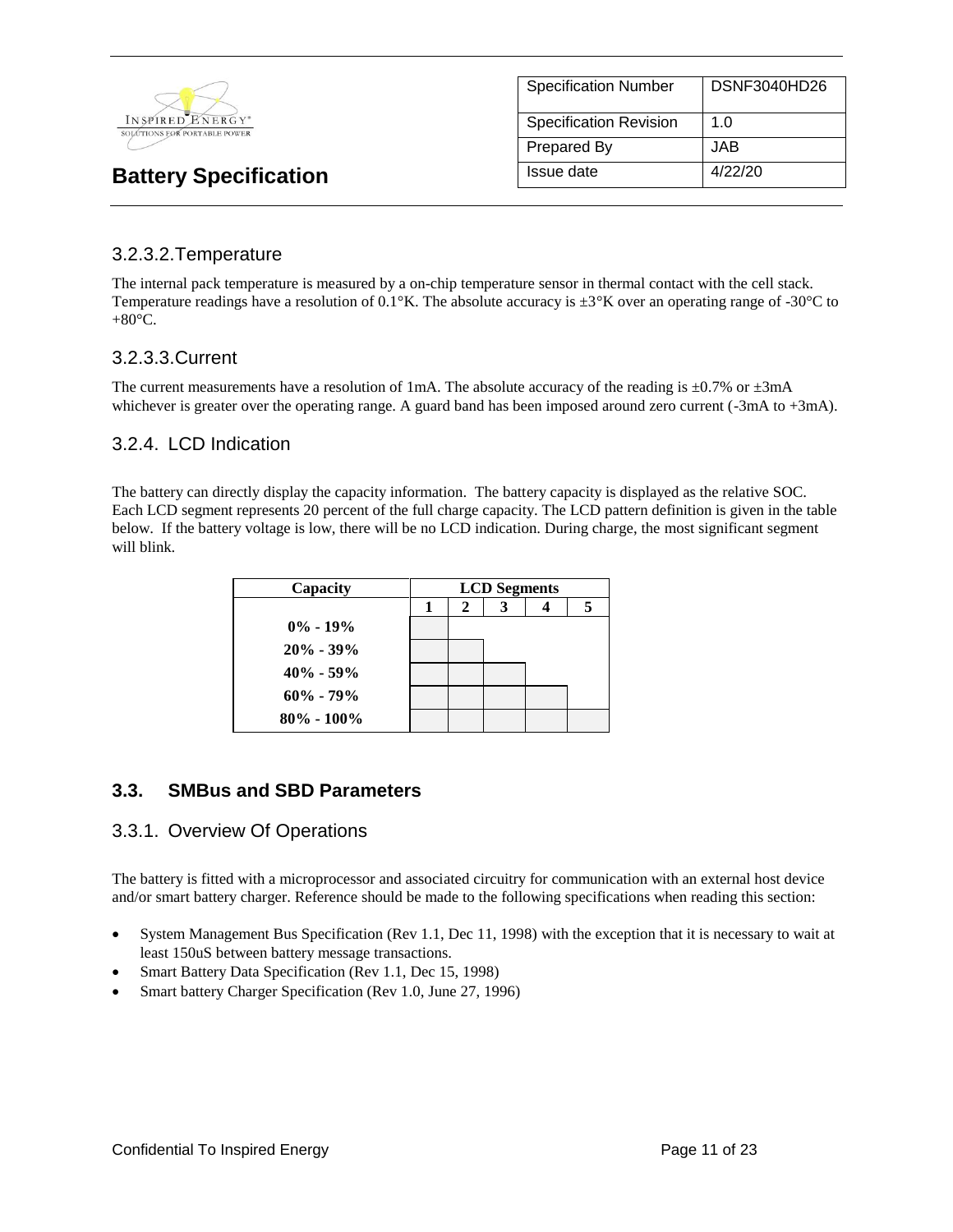

| <b>Specification Number</b>   | DSNF3040HD26 |
|-------------------------------|--------------|
| <b>Specification Revision</b> | 1.0          |
| Prepared By                   | JAB.         |
| Issue date                    | 4/22/20      |

## 3.3.2. SMBus Logic Levels

| Symbol   | Limits<br>Parameter           |     | Units |  |
|----------|-------------------------------|-----|-------|--|
|          |                               | Min | Max   |  |
| Vil      | Data/Clock input low voltage  |     | 0.8   |  |
| $V_{ih}$ | Data/Clock input high voltage |     | 5.5   |  |
| $V_{nl}$ | Data/Clock output low voltage |     | 0.4   |  |

## 3.3.3. SMBus Data Protocols

SMBus Interface complies with SBS Specification Version 1.1. The battery pack includes a simple bi-directional serial data interface. A host processor uses the interface to access various battery pack registers.

The interface uses a command-based protocol, where the host processor sends the battery address command byte to the battery pack. The command directs the battery pack to either store the next data received to a register specified command byte or output the data specified by the command byte.

#### 3.3.4. SMBus Host-to-Battery Message Protocol

The Bus Host communicates with the battery pack using one of three protocols:

- Write Word
- Read Word
- Read Block

#### 3.3.4.1.Write Word

The first byte of a Write Word access is the command code. The next two Bytes are the data to be written. In this example the master asserts the slave device address followed by the write bit. The device acknowledges and the master delivers the command code. The slave again acknowledges before the master sends the data word (low byte first). The slave acknowledges each byte according to the I²C specification, and the entire transaction is finished with a stop condition.

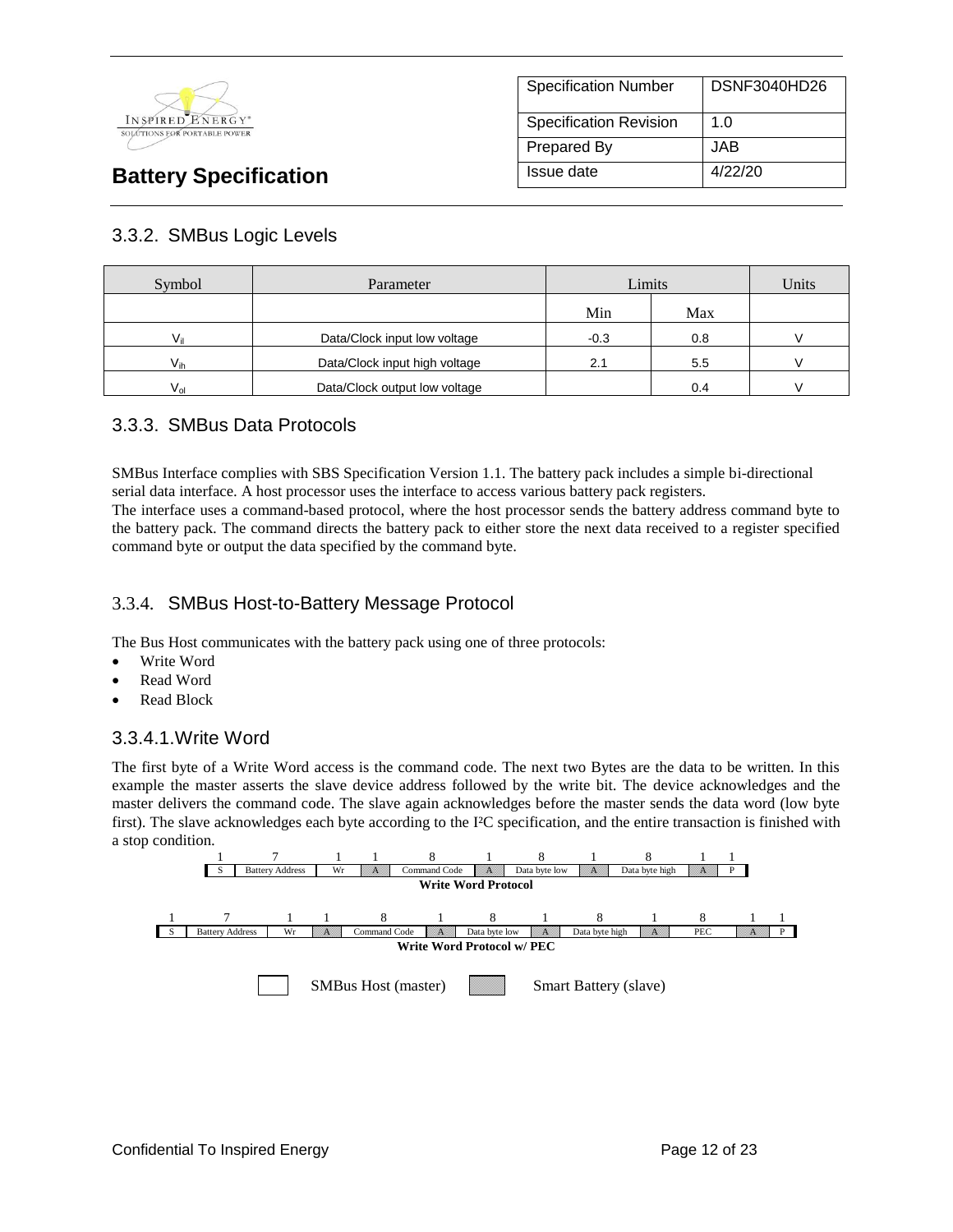

#### 3.3.4.2.Read Word

Reading data is slightly more complex than writing data. First the host must write a command to the slave device. Then it must follow that command with a repeated start condition to denote a read from that device's address. The slave then returns two bytes of data.

Note that there is not a stop condition before the repeated start condition, and that a "Not Acknowledge" signifies the end of the read transfer.





3.3.4.3.Block Read

The Block Read begins with a slave address and a write condition. Then it must follow that command with a repeated start condition to denote a read from that device's address. After the repeated start the slave issues a byte count that describes how many data bytes will follow in the message. If a slave had 20 bytes to send, the first byte would be the number 20 (14h), followed by the 20 bytes of data. The byte count may not be 0. A Block Read can transfer a maximum of 32 bytes.



#### 3.3.5. SMBus Battery-to-Charger Message Protocol

The Smart Battery, acting as an SMBus master will dynamically alter the charger characteristics of the Smart Charger, behaving as an SMBus slave using the SMBus Write Word protocol. Communication begins with the Smart Charge's address, followed by a Command Code and a two byte value. The Smart Charger adjust its output to correspond with the request.

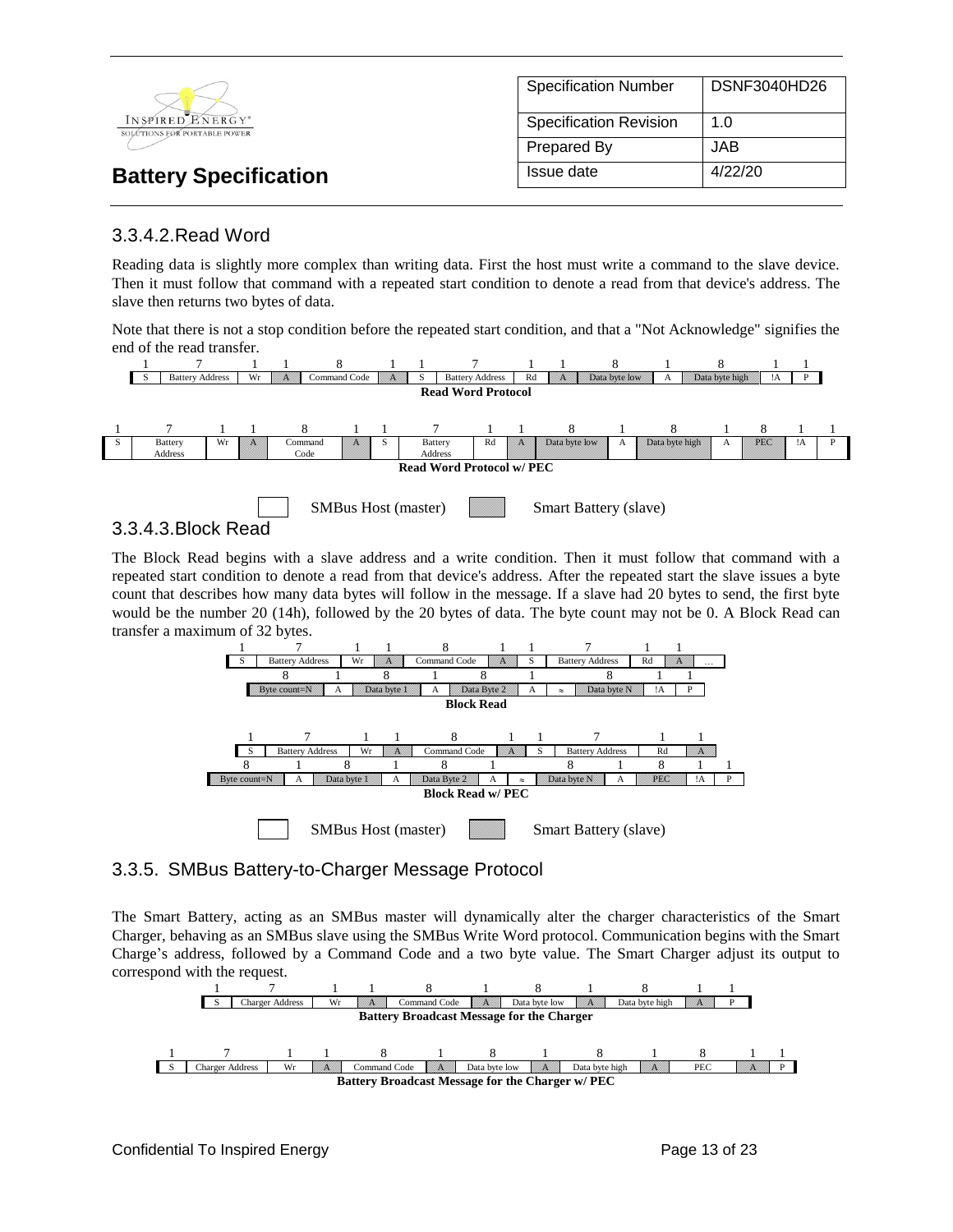|                                                  | <b>Specification Number</b>   | DSNF3040HD26 |
|--------------------------------------------------|-------------------------------|--------------|
| INSPIRED ENERGY*<br>SOLÚTIONS FOR PORTABLE POWER | <b>Specification Revision</b> | 1.0          |
|                                                  | Prepared By                   | <b>JAB</b>   |
| <b>Battery Specification</b>                     | Issue date                    | 4/22/20      |
|                                                  |                               |              |
| <b>Smart Battery (master)</b>                    | Smart Charger (slave)         |              |

#### 3.3.6. SMBus Battery Critical Message Protocol

A Smart Battery to SMBus Host or Smart Charger message is sent using the SMBus Write Word protocol. Communication begins with the SMBus Host's or Smart Battery Charger's address, followed by the Smart Battery's address which replaces the Command Code. The SMBus Host or Smart Charger can now determine that the Smart Battery was the originator of the message and that the following 16 bits are its status.



## 3.3.7. Host To Battery Messages (Slave Mode)

The Host acting in the role of bus master uses the read word, write word, and read block protocols to communicate with the battery, operating in slave mode.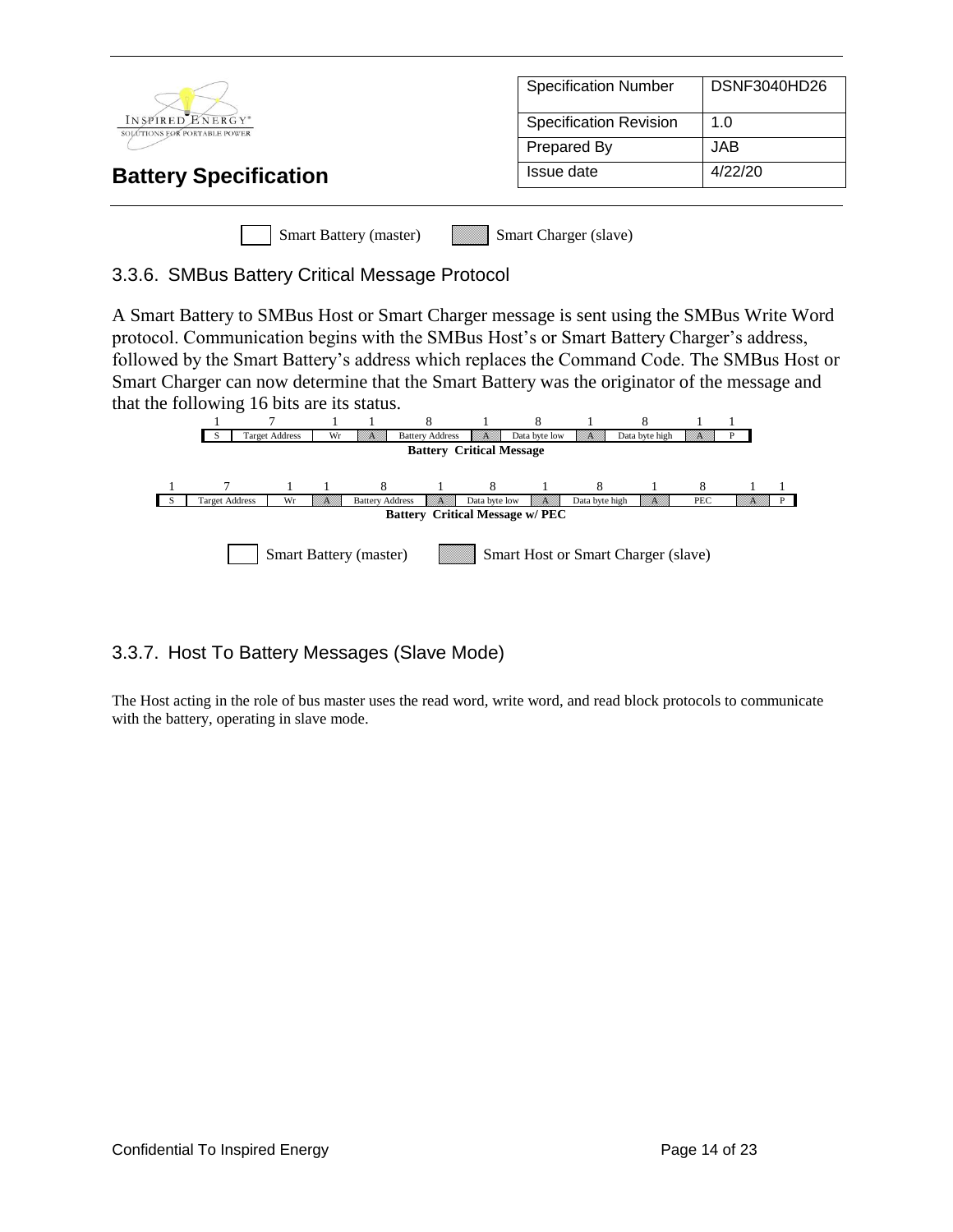

| <b>Specification Number</b>   | DSNF3040HD26 |
|-------------------------------|--------------|
| <b>Specification Revision</b> | 1.0          |
| <b>Prepared By</b>            | JAB.         |
| Issue date                    | 4/22/20      |

#### **Host-to-Battery Messages**

| Function                 | Command | Description                                                                                                                                                                                                                              | Unit              | Access       | Default          |
|--------------------------|---------|------------------------------------------------------------------------------------------------------------------------------------------------------------------------------------------------------------------------------------------|-------------------|--------------|------------------|
|                          | Code    |                                                                                                                                                                                                                                          |                   |              | (POR)            |
| ManufacturerAccess()     | 0x00    |                                                                                                                                                                                                                                          |                   | r/w          |                  |
| RemainingCapacityAlarm() | 0x01    | Remaining Capacity Alarm Threshold.                                                                                                                                                                                                      | mAh               | r/w          | 520              |
| RemainingTimeAlarm()     | 0x02    | Remaining Time Alarm Threshold.                                                                                                                                                                                                          | minutes           | r/w          | 10               |
| BatteryMode()            | 0x03    | <b>Battery Operational Modes.</b>                                                                                                                                                                                                        | <b>Bit flags</b>  | r/w          | 0x0081           |
| AtRate()                 | 0x04    | This function is the first half of a two-function call-set used to<br>set the AtRate value used in calculations made by the<br>AtRateTimeToFull(), AtRateTimeToEmpty(), and AtRateOK()<br>functions.                                     | mA                | r/w          | $\Omega$         |
| AtRateTimeToFull()       | 0x05    | Returns the predicted remaining time to fully charge the<br>battery at the AtRate() value.                                                                                                                                               | minutes           | $\mathbf{r}$ | 65535            |
| AtRateTimeToEmpty()      | 0x06    | Returns the predicted remaining operating time if the battery<br>is discharged at the AtRate() value.                                                                                                                                    | minutes           | r.           | 65535            |
| AtRateOK()               | 0x07    | Returns a Boolean value that indicates whether or not the<br>battery can deliver the AtRate value of additional energy for<br>10 seconds. If the AtRate() value is zero or positive, the<br>AtRateOK() function will ALWAYS return TRUE. | boolean           | $\mathbf{r}$ | $\mathbf{1}$     |
| Temperature()            | 0x08    | Returns the pack's internal temperature.                                                                                                                                                                                                 | $0.1$ °K          | $\mathsf{r}$ |                  |
| Voltage()                | 0x09    | Returns the battery's voltage (measured at the cell stack)                                                                                                                                                                               | mV                | r            |                  |
| Current()                | 0x0a    | Returns the current being supplied (or accepted) through the<br>battery's terminals.                                                                                                                                                     | mA                | $\mathbf r$  | $\overline{0}$   |
| AverageCurrent()         | 0x0b    | Returns a rolling average based upon the last 64 samples of<br>current.                                                                                                                                                                  | mA                | $\mathbf{r}$ | $\Omega$         |
| MaxError()               | 0x0c    | Returns the expected margin of error.                                                                                                                                                                                                    | percent           | $\mathbf{r}$ | 100              |
| RelativeStateOfCharge()  | 0x0d    | Returns the predicted remaining battery capacity expressed<br>as a percentage of FullChargeCapacity().                                                                                                                                   | percent           | $\mathbf{r}$ | 0                |
| AbsoluteStateOfCharge()  | 0x0e    | Returns the predicted remaining battery capacity expressed<br>as a percentage of DesignCapacity().                                                                                                                                       | percent           | $\mathbf{r}$ | 0                |
| RemainingCapacity()      | 0x0f    | Returns the predicted remaining battery capacity.                                                                                                                                                                                        | mAh               | r.           | $\Omega$         |
| FullChargeCapacity()     | 0x10    | Returns the predicted battery capacity when fully charged.                                                                                                                                                                               | mAh               | $\mathbf{r}$ |                  |
| RunTimeToEmpty()         | 0x11    | Returns the predicted remaining battery life at the present<br>rate of discharge.                                                                                                                                                        | minutes           | $\mathbf{r}$ | 65535            |
| AverageTimeToEmpty()     | 0x12    | Returns the rolling average of the predicted remaining battery<br>life.                                                                                                                                                                  | minutes           | $\mathbf{r}$ | 65535            |
| AverageTimeToFull()      | 0x13    | Returns the rolling average of the predicted remaining time<br>until the battery reaches full charge.                                                                                                                                    | minutes           | $\mathbf{r}$ | 65535            |
| ChargingCurrent()        | 0x14    | Returns the battery's desired charging rate.                                                                                                                                                                                             | mA                | $\mathbf{r}$ | 4000             |
| ChargingVoltage()        | 0x15    | Returns the battery's desired charging voltage.                                                                                                                                                                                          | mV                | $\mathsf{r}$ | 12600            |
| BatteryStatus()          | 0x16    | Returns the battery's status word.                                                                                                                                                                                                       | <b>Bit flags</b>  | $\mathbf{r}$ | 0x2C0            |
| CycleCount()             | 0x17    | Returns the number of charge/discharge cycles the battery<br>has experienced. A charge/discharge cycle is defined as: an<br>amount of discharge approximately equal to the value of<br>DesignCapacity.                                   | cycles            | $\mathbf{r}$ | $\Omega$         |
| DesignCapacity()         | 0x18    | Returns the theoretical capacity of the new battery.                                                                                                                                                                                     | mAh               | $\mathsf{r}$ | 5200             |
| DesignVoltage()          | 0x19    | Returns the theoretical voltage of a new battery.                                                                                                                                                                                        | mV                | $\mathbf{r}$ | 10800            |
| SpecificationInfo()      | 0x1a    | Returns the version number of the SBDS the battery pack<br>supports, as well as voltage and current scaling information.                                                                                                                 | Formatted<br>word | r.           | 0x0031           |
| ManufacturerDate()       | 0x1b    | Returns the date the electronics were manufactured.                                                                                                                                                                                      | Formatted<br>word | $\mathbf{r}$ |                  |
| SerialNumber()           | 0x1c    | Returns the electronics serial number.                                                                                                                                                                                                   | number            | $\mathbf{r}$ |                  |
| Reserved                 | 0x1d    |                                                                                                                                                                                                                                          |                   | r.           |                  |
|                          | 0x1f    |                                                                                                                                                                                                                                          |                   |              |                  |
| ManufacturerName()       | 0x20    | Returns a character array containing the manufacture's<br>name.                                                                                                                                                                          | string            | $\mathbf{r}$ | <b>INSPIREDE</b> |
| DeviceName()             | 0x21    | Returns a character array that contains the battery's name.                                                                                                                                                                              | string            | $\mathbf{r}$ | NF3040HD26       |
| DeviceChemistry()        | 0x22    | Returns a character array that contains the battery's<br>chemistry.                                                                                                                                                                      | string            | $\mathbf{r}$ | <b>NiCo</b>      |
| ManufacturerData()       | 0x23    | Returns data specific to the manufacture.                                                                                                                                                                                                |                   | r            |                  |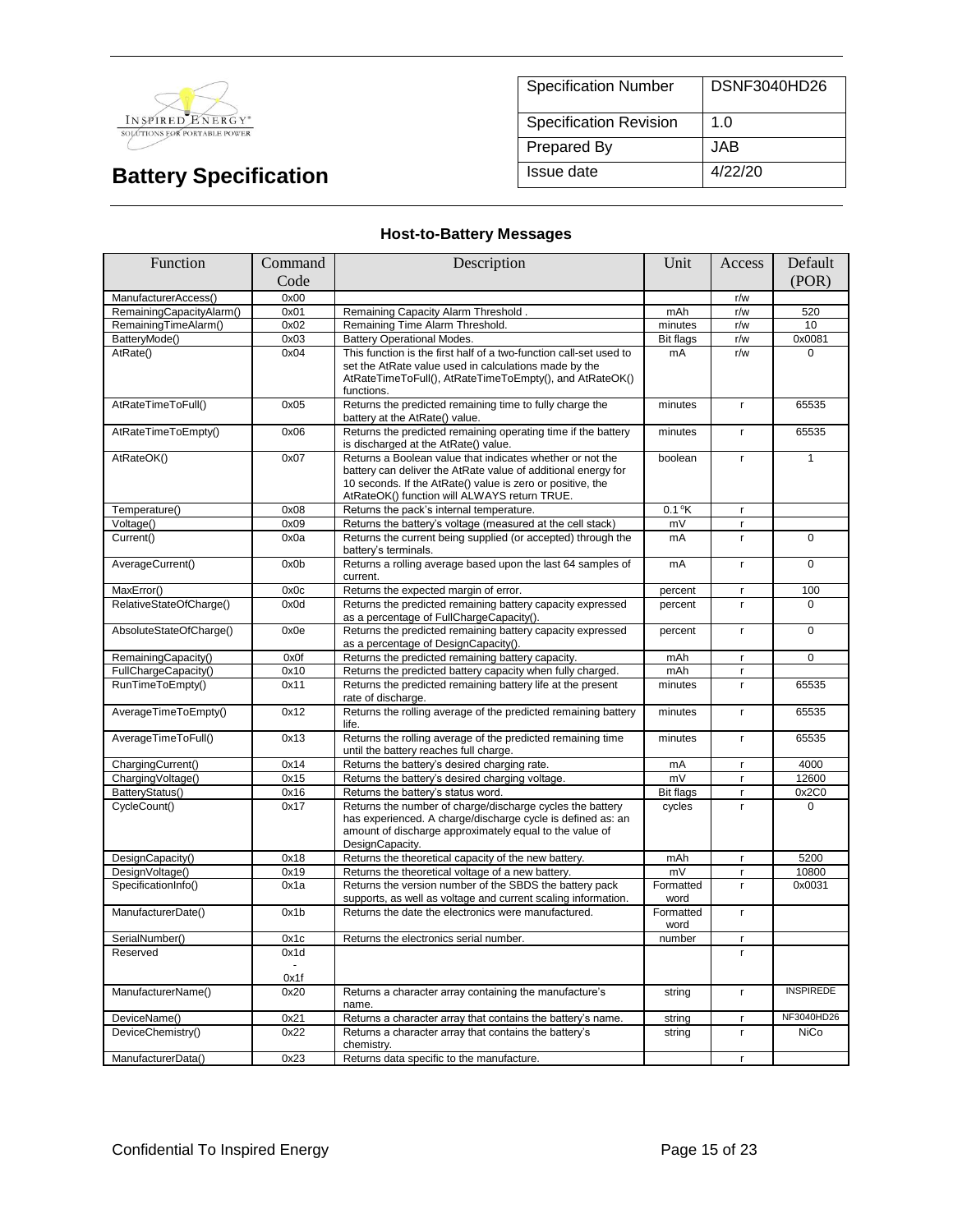

| <b>Specification Number</b>   | <b>DSNF3040HD26</b> |
|-------------------------------|---------------------|
| <b>Specification Revision</b> | 1. $\Omega$         |
| <b>Prepared By</b>            | JAB                 |
| Issue date                    | 4/22/20             |

## 3.3.8. Battery To Charger Messages (Master Mode)

The battery, acting in the role of a bus master, uses the write word protocol to communicate with the charger, operating in slave mode. If the CHARGER\_MODE bit in BatteryMode() is clear, the Battery will broadcast Charger request information every 10 to 60 seconds.

#### **Battery-to-Charger Messages**

| <b>Function</b>   | Code<br>.ommand | <b>Description</b>                                        |    | Access    |
|-------------------|-----------------|-----------------------------------------------------------|----|-----------|
| ChargingCurrent() | 0x14            | Sends the desired charging rate to the battery charger    | mA | W         |
| ChargingVoltage() | 0x15            | Sends the desired charging voltage to the battery charger |    | <b>VV</b> |

#### 3.3.9. Critical Messages (Master Mode)

Whenever the Battery detects a critical condition, it takes the role of a bus master and sends AlarmWarning() message to the Host and/ or Charger. The Battery broadcasts the AlarmWarning() message at 10 second intervals until the critical condition(s) has been corrected.

#### **Battery Critical Messages**

| Function       | Command Code | Description                                                        | ∪m1       | Access |
|----------------|--------------|--------------------------------------------------------------------|-----------|--------|
| AlarmWarning() | 0x16         | This message is to the host and/or charger to notify them that one | Formatted | M      |
|                |              | or more alarm conditions exist.                                    | word      |        |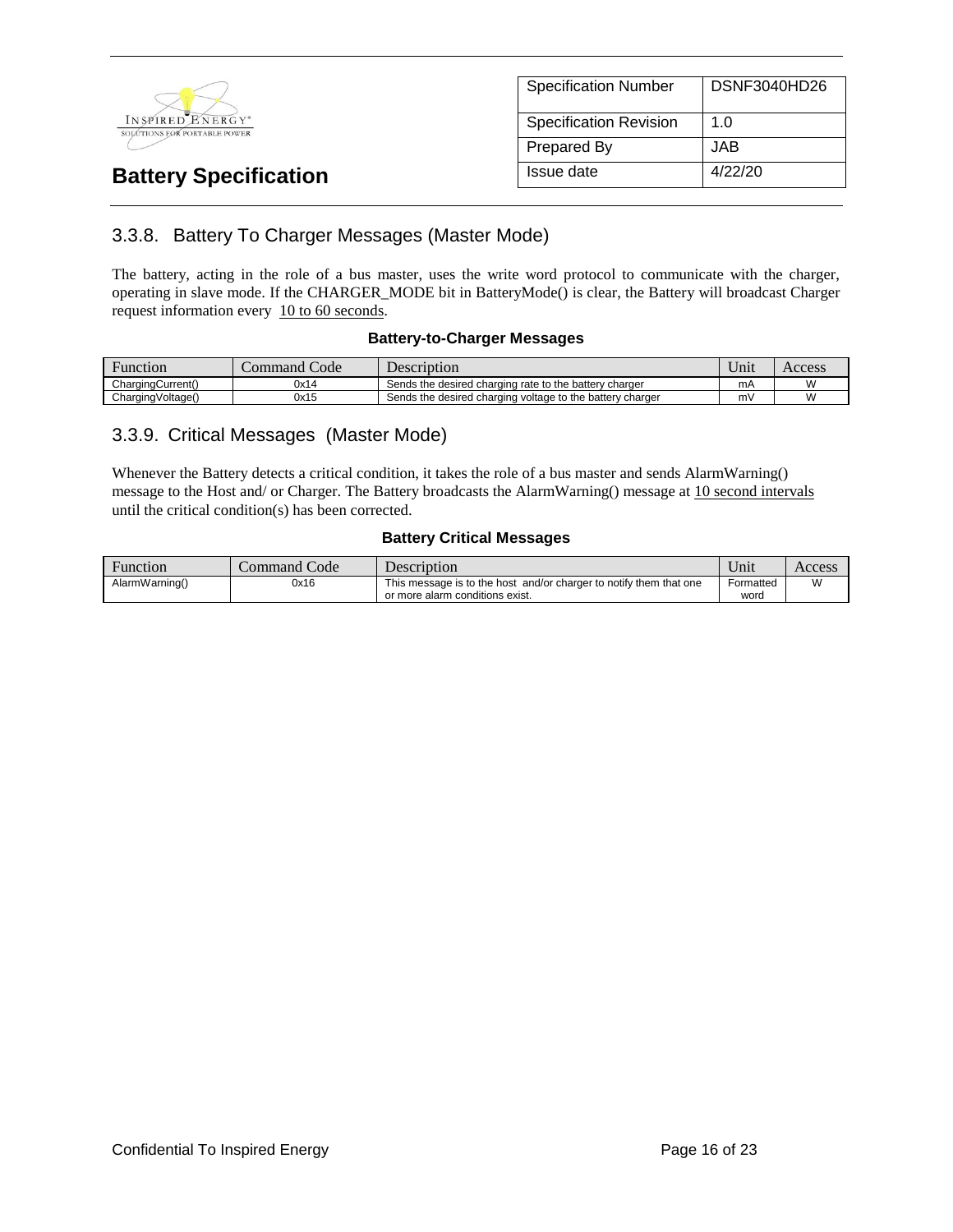

| <b>Specification Number</b>   | DSNF3040HD26 |
|-------------------------------|--------------|
| <b>Specification Revision</b> | 1.0          |
| Prepared By                   | JAB.         |
| Issue date                    | 4/22/20      |

#### **Alarm Bit Definitions**

| Bit | <b>Battery Status</b>                     | Set When:                                                                                                                                                                                                   | Action When Set:                                                     | Cleared When:                                                                                                                                                            |
|-----|-------------------------------------------|-------------------------------------------------------------------------------------------------------------------------------------------------------------------------------------------------------------|----------------------------------------------------------------------|--------------------------------------------------------------------------------------------------------------------------------------------------------------------------|
| 15  | OVER CHARGD ALARM                         | RemainingCapacity() exceeds<br>FullChargeCapacity() + 300mAh.                                                                                                                                               | Stop charging.                                                       | A continuous discharge of $>=$<br>300mAh.                                                                                                                                |
| 14  | TERMINATE CHARGE ALARM                    | Primary Charge Termination, Cell or<br>Pack Over-Voltage (COV), Over-<br>Current Charge (OCC), Over-Temp<br>Charge (OTC) conditions.<br>$COV = 4350mV$<br>$OCC = 4250mA$<br>$OTC = 58°C$                    | Stop charging.                                                       | RelativeStateOfCharge() <= 95%,<br>COV, OCC or OTC recovery<br>threshold.<br>COV recovery <= 4200mV<br>OCC recovery <= 200mA for 70sec<br>OTC recovery $<= 55^{\circ}$ C |
| 13  | Reserved                                  |                                                                                                                                                                                                             |                                                                      |                                                                                                                                                                          |
| 12  | OVER TEMP ALARM                           | Over-Temp Charge (OTC) or Over-<br>Temp discharge (OTD) condition.<br>$OTC = 58°C$<br>$OTD=75^{\circ}C$                                                                                                     | Appropriate FET will<br>be disabled to<br>prevent further<br>action. | OTC or OTD recovery threshold.<br>OTC recovery = $56^{\circ}$ C<br>OTD recovery = $65^{\circ}$ C                                                                         |
| 11  | TERMINATE DISCHARGE ALARM                 | RelativeStateOfCharge() <= 0%,<br>Cell or Pack Under-Voltage (CUV),<br>Over-Current Discharge (OCD), Over-<br>Temp Discharge (OTD) conditions.<br>$CUV = 2400mV$<br>$OCD = -12000mA$<br>$OTD = 75^{\circ}C$ | Stop discharging.                                                    | RelativeStateOfCharge() >= 1%,<br>CUV, OCD or OTD recovery<br>threshold.<br>CUV recovery >= 3000mV<br>OCD recovery >= -200mA for 70sec<br>OTD recovery $<= 65^{\circ}$ C |
| 10  | Reserved                                  |                                                                                                                                                                                                             |                                                                      |                                                                                                                                                                          |
| 9   | REMAINING_CAPACITY_ALARM<br>User settable | RemainingCapacity() <<br>RemainingCapacityAlarm().                                                                                                                                                          | User defined.                                                        | RemainingCapacityAlarm() = $0$ or is<br><= RemainingCapcity().                                                                                                           |
| 8   | REMAINING TIME ALARM<br>User settable     | AverageTimeToEmpty() <<br>RemainingTimeAlarm().                                                                                                                                                             | User defined.                                                        | RemainingTimeAlarm() = $0$ or $\leq$<br>AverageTimeToEmpty().                                                                                                            |

#### **Status Bit Definitions**

| Bit | <b>Battery Status</b>   | Set When:                                                 | Action When Set:  | Cleared When:                   |
|-----|-------------------------|-----------------------------------------------------------|-------------------|---------------------------------|
|     | <b>INITIALIZED</b>      |                                                           | None.             |                                 |
|     | <b>DISCHARGING</b>      | Battery is not in charge mode.                            | None.             | Battery is in charging mode.    |
|     | <b>FULLY CHARGED</b>    | When the battery detects a primary<br>charge termination. | Stop charging.    | RelativeStateOfCharge() <= 95%. |
|     | <b>FULLY DISCHARGED</b> | RelativeStateOfCharge() $<= 0\%$ .                        | Stop discharging. | RelativeStateOfCharge() >= 20%. |

#### 3.3.10.Pack Calibration Cycle

The fuel-gauge uses the Impedance Track Technology to measure and calculate the available charge in battery cells. The achievable accuracy is better than 1% error over the lifetime of the battery. Max Error increases by 1% in 20 cycles, e.g., only occasionally is a full charge/discharge learning cycle required to maintain high accuracy.

## **3.4. Protection Electronics**

#### 3.4.1. Overview Of Operation

Electronic circuitry is permanently connected within the battery pack to prevent damage if either the charger or host device fails to function correctly. The circuitry also protects the battery if an illegal current source is placed across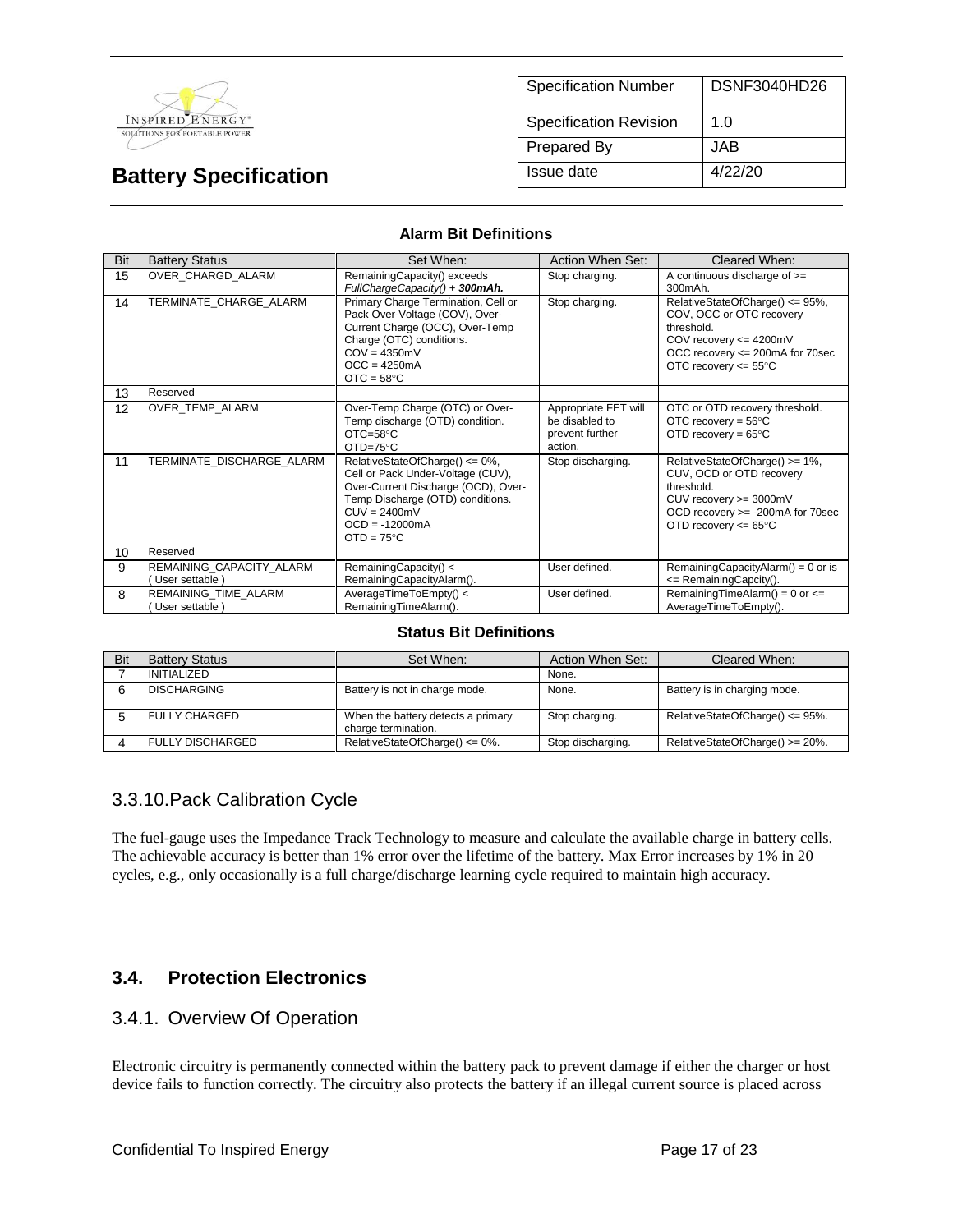

| <b>Specification Number</b>   | DSNF3040HD26 |
|-------------------------------|--------------|
| <b>Specification Revision</b> | 1 በ          |
| <b>Prepared By</b>            | JAB.         |
| Issue date                    | 4/22/20      |

the battery terminals, or an illegal load is connected. Redundant levels of protection have been implemented (the primary protection levels are auto-resettable and the secondary are non-resettable ).

#### 3.4.2. Charge Protection

#### Over-Voltage:

The primary protection circuit will prevent the battery from charging if any cell voltage >= 4350mV. Then, once all cell voltages are  $\leq$  4200mV, it will allow charging again.

The secondary protection circuit will prevent the battery from charging if any cell voltage  $>= 4.45V +10.05V$  by blowing a power path logic fuse. The fuse is non-re-settable rendering the battery pack non-functional.

#### Over-temp:

The primary protection circuit also provides over-temperature protection and will prevent the battery from charging at temperatures =>54C (see paragraph 3.1.5 for ChargeCurrent() request). Then, once the battery temperature has cooled to  $\leq$  45 $\degree$ C, it will again allow charging.

#### Over-Current:

The primary protection circuit also provides continuous over-current protection and will prevent the battery from charging at Current() =>4250mA. Then, once the AverageCurrent() <= 200mA for 70sec, the battery will re-test the over-current condition, and again allow charging.

#### 3.4.3. Discharge Protection

#### Under-Voltage:

The primary protection circuit will prevent the battery from being further discharged once any cell voltage reaches  $\epsilon$ =2500mV. Then, once all cell voltages are  $\epsilon$ =3000mV, it will allow discharge again.

#### Over-temp:

The primary protection circuit also provides over-temperature protection and will prevent the battery from discharging at temperatures  $\approx$  75°C. Then, once the battery temperature has cooled to  $\lt$  =65°C, it will again allow discharging.

If the battery reaches 85C for any reason the secondary protection circuit will blow the in-line power path logic fuse. The fuse is non-re-settable rendering the battery pack non-functional.

#### Over-Current:

The primary protection circuit also provides continuous over-current protection and will prevent the battery from discharging at Current()  $\le$  -12A. Then, Once the AverageCurrent()  $\ge$  -200mA for 70sec, the battery will re-test the over-current condition, and again allow discharging.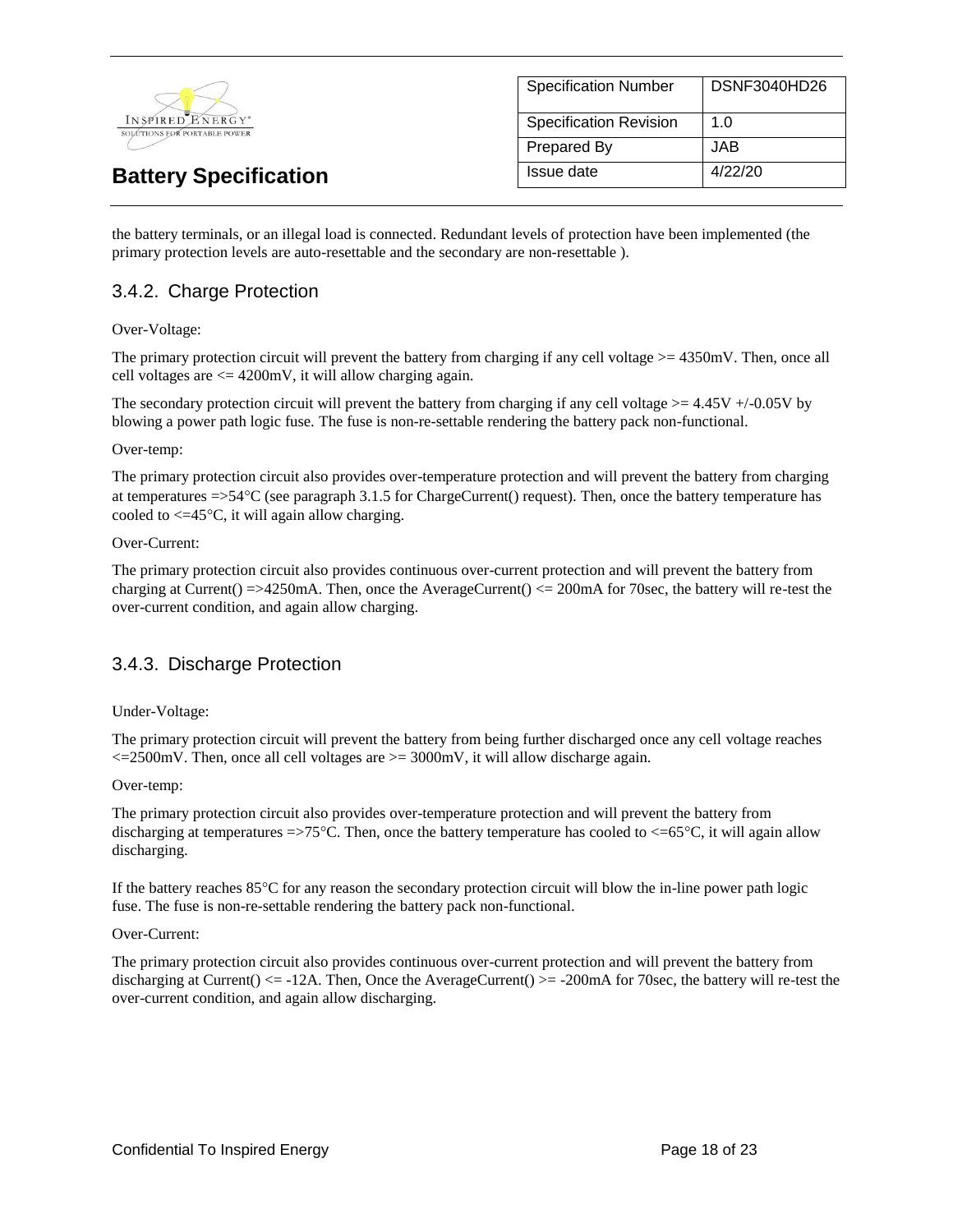

| <b>Specification Number</b>   | DSNF3040HD26 |
|-------------------------------|--------------|
| <b>Specification Revision</b> | 1.0          |
| Prepared By                   | JAB.         |
| Issue date                    | 4/22/20      |

## 3.4.4. Short-Circuit Protection

The primary protection circuit will prohibit the discharge of the battery if a short-circuit is placed across the battery  $+$  / - terminals. Then, once the AverageCurrent()  $>=$  -1mA for 70sec, the battery will re-test the short-circuit condition, and again allow discharging.

The pack is design to withstand reasonable in-rush currents without resetting the electronics and without interrupting the discharge cycle. The following graph illustrates the short-circuit/in-rush set points as implemented:



## **3.5. Passive Safety Protection**

#### 3.5.1. Overview Of Operation

The battery pack is fitted with additional components to protect it against abusive charge and discharge conditions. These are in addition to the electronic protection.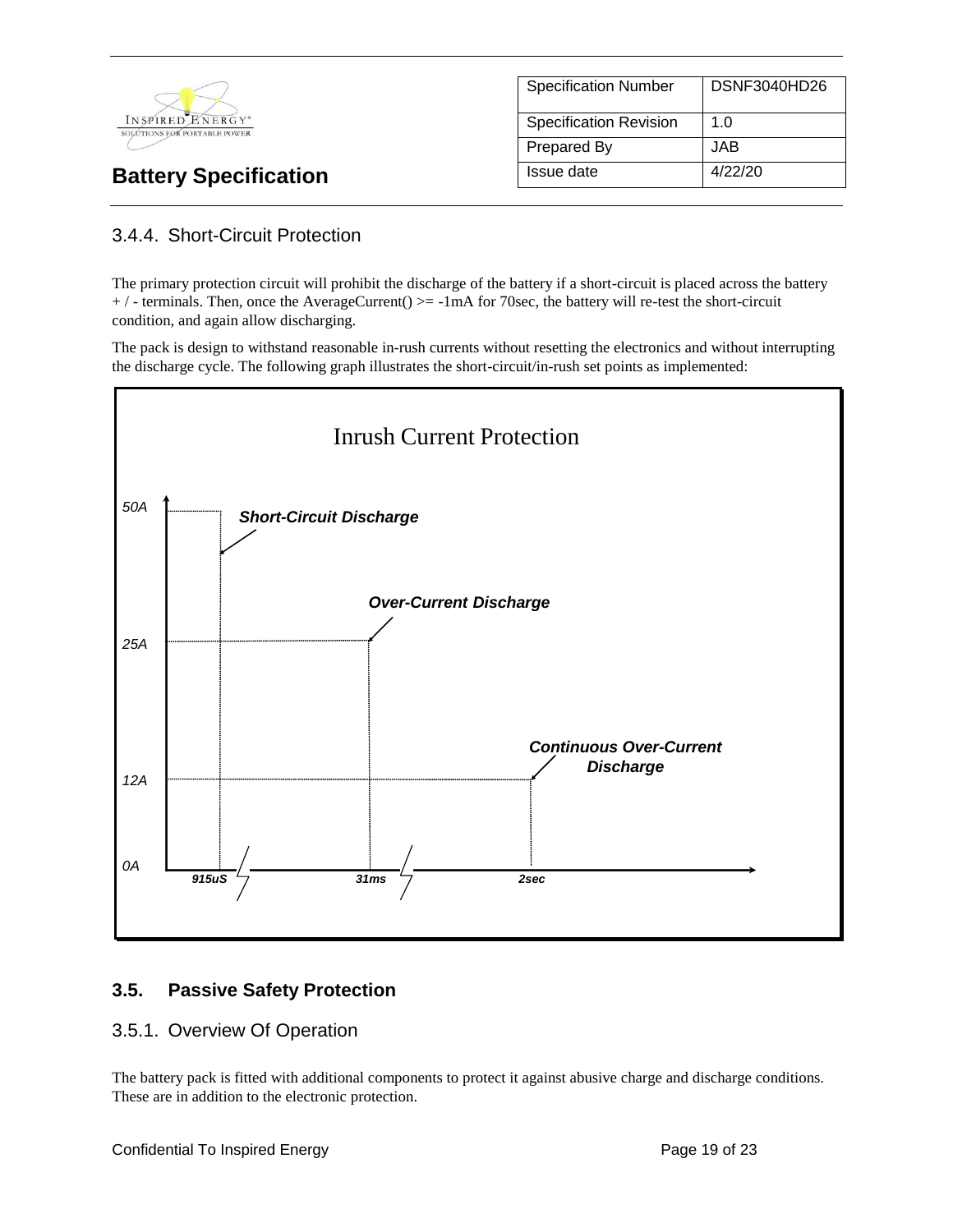

|                               | DSNF3040HD26 |
|-------------------------------|--------------|
| <b>Specification Number</b>   |              |
|                               |              |
| <b>Specification Revision</b> | 1. $\Omega$  |
|                               |              |
| Prepared By                   | JAB.         |
|                               |              |
| Issue date                    | 4/22/20      |
|                               |              |

## 3.5.2. Thermal Fuse

A Thermal Fuse is fitted in series with the charge/ discharge path to protect the battery from over temperature. This device goes open circuit if the cell case temperature reaches the fuse's temperature rating of  $93^{\circ}C (+0^{\circ}C, -5^{\circ}C)$ . The fuse is non-re-settable rendering the battery pack non-functional.

#### 3.5.3. Slow-Blow Current Fuse (Logic Fuse)

A current slow-blow fuse is assembled in series with the battery pack to protect the battery pack against abusive over current over-load. The hold current is rated at 12A for 4 hours (minimum@25C). The fuse is non-re-settable rendering the battery pack non-functional.

#### **3.6. Mechanical Specifications**

#### 3.6.1. Weight

Approximately 0.77lbs. (0.349Kg).

#### 3.6.2. Mating Connector

The recommended interconnection mating male connector is AMP P/N 5787422-1 or 5787446-1.

#### 3.6.3. Date Code/Serial Number

#### IE YYWWRR

#### SN SSSSS XZZAh

IE = Inspired Energy Newberry facility YY = Calendar Year WW = Calendar Week RR = Battery revision SSSSSS = Serial Number  $X =$  the cell supplier ZZAh = the stored energy of the battery in Amp hours

#### 3.6.4. Packaging

The batteries are packaged in bulk per shipping regulations.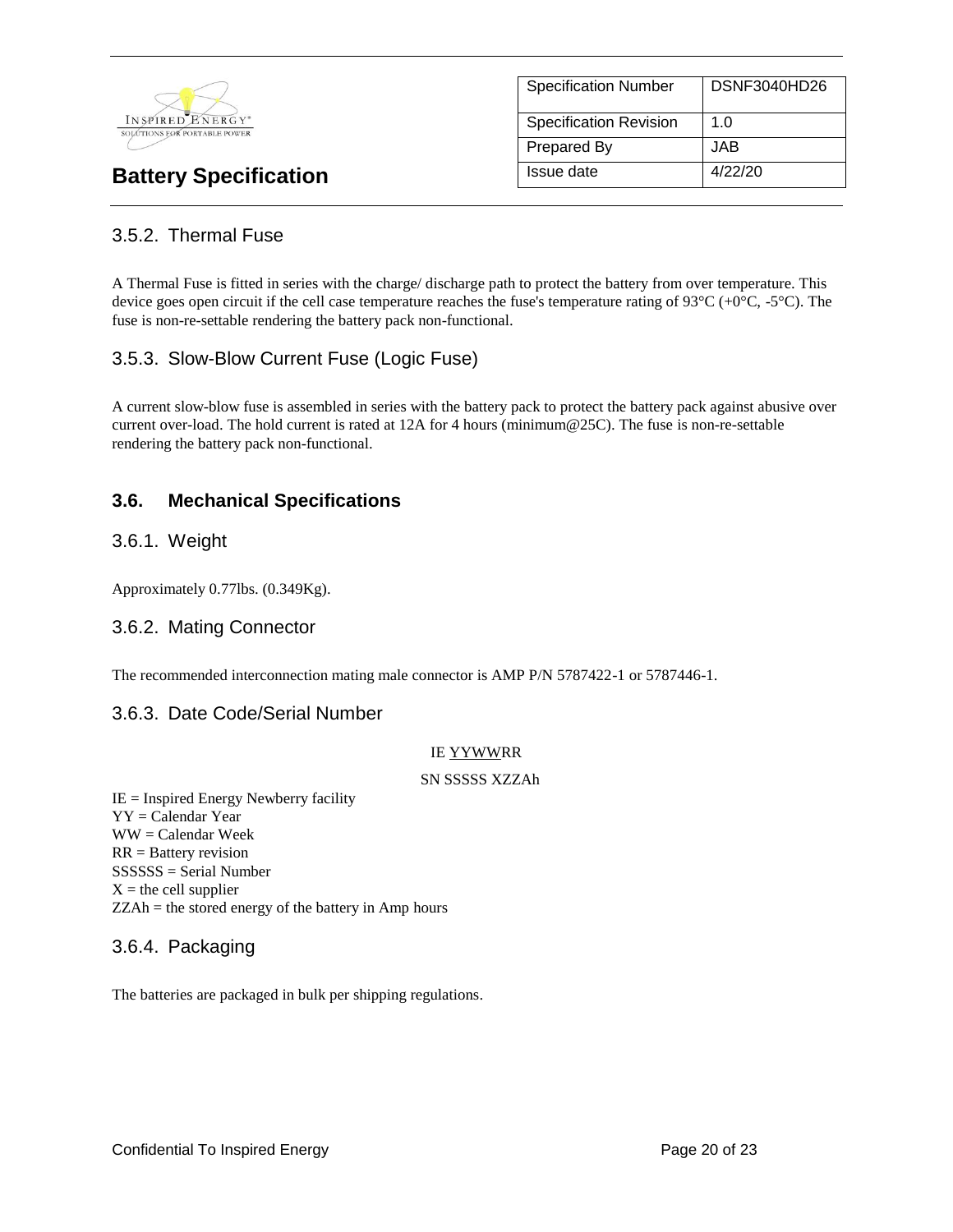

| <b>Specification Number</b>   | DSNF3040HD26 |
|-------------------------------|--------------|
| <b>Specification Revision</b> | 1.0          |
| <b>Prepared By</b>            | JAB          |
| Issue date                    | 4/22/20      |

#### 3.6.5. Mechanical Drawing

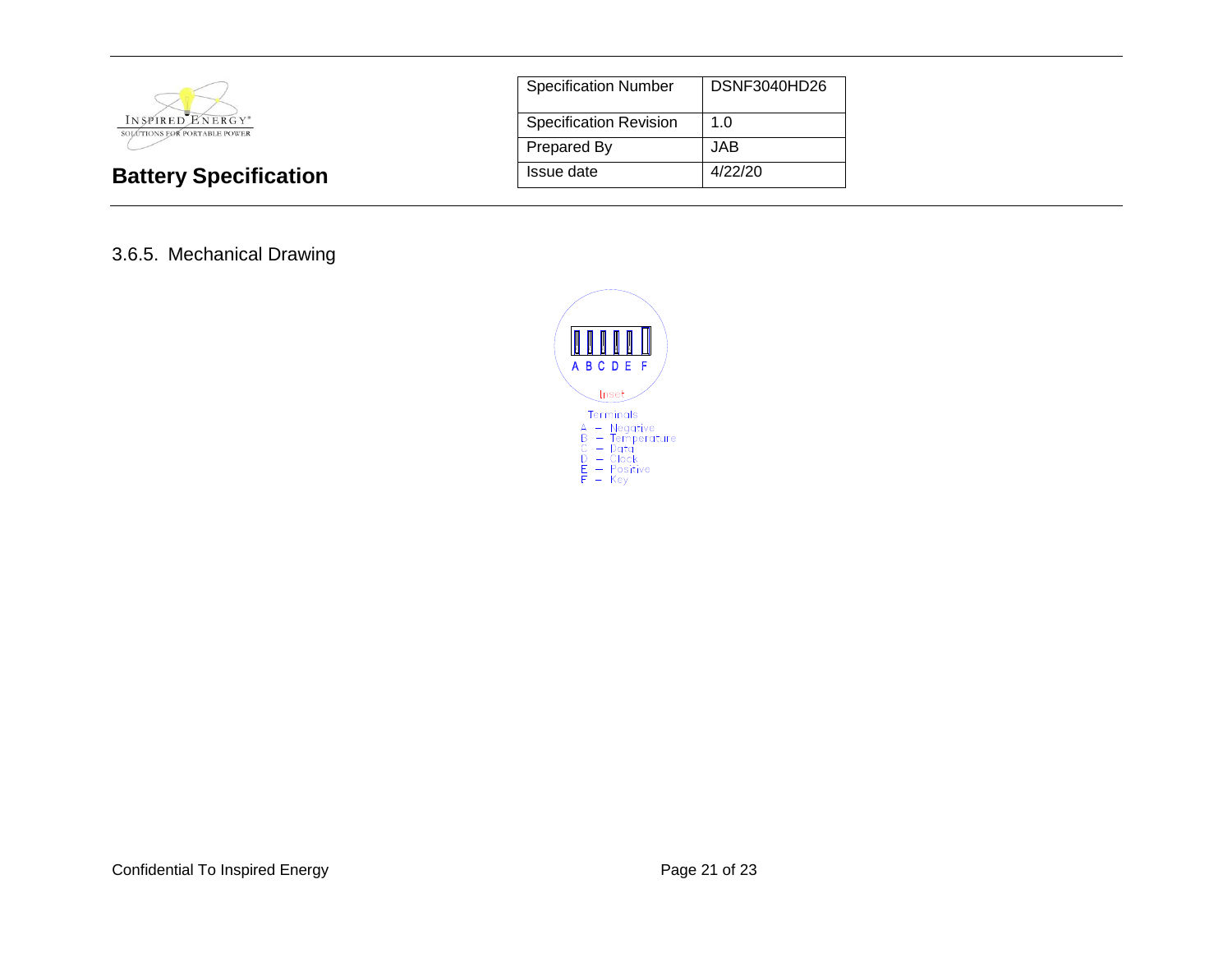

| <b>Specification Number</b>   | <b>DSNF3040HD26</b> |
|-------------------------------|---------------------|
| <b>Specification Revision</b> | 1.0                 |
| Prepared By                   | JAB                 |
| Issue date                    | 4/22/20             |



Confidential To Inspired Energy **Page 22 of 23** Page 22 of 23